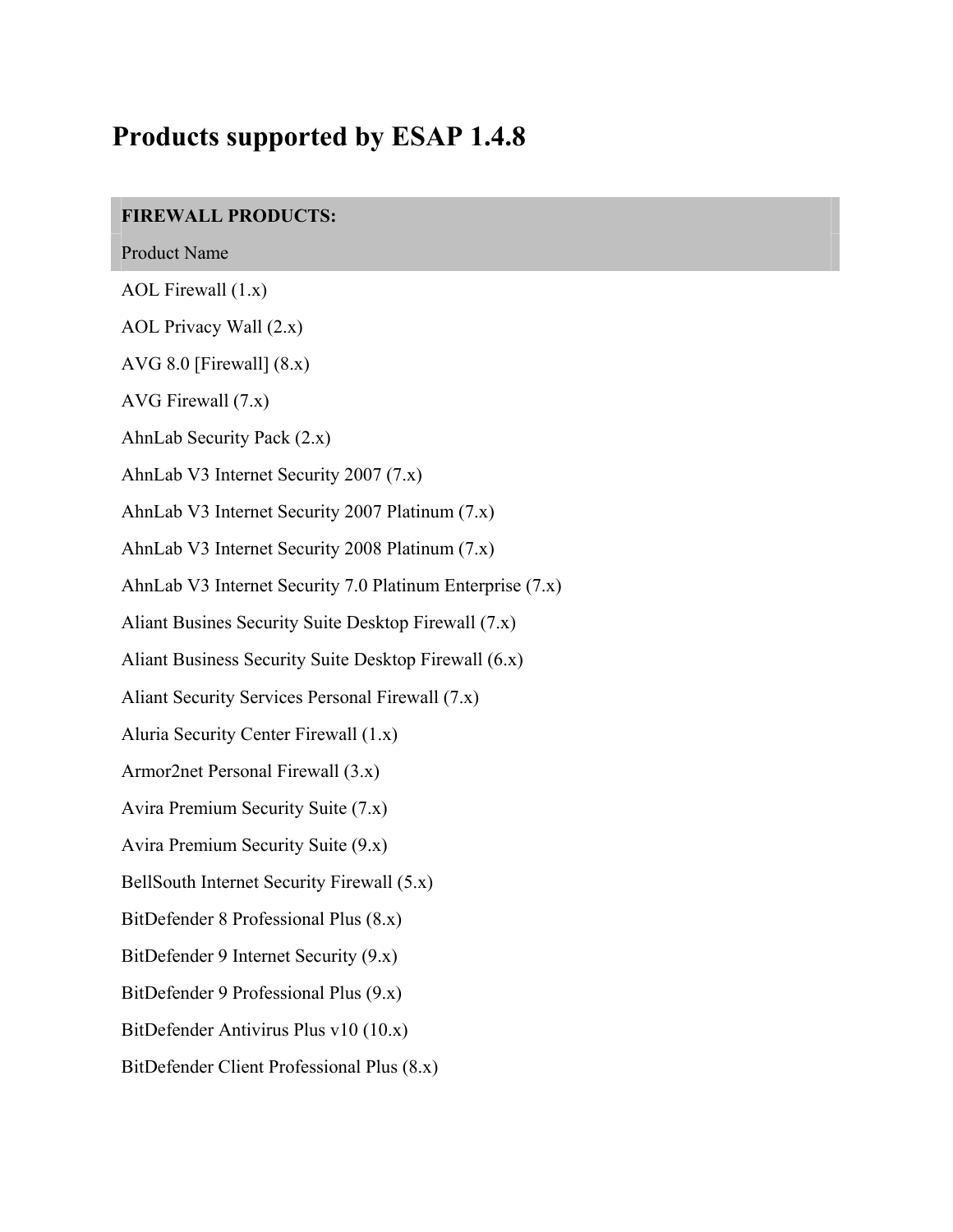BitDefender Internet Security 2008 (11.x)

BitDefender Internet Security 2009 (12.x)

BitDefender Internet Security v10 (10.x)

BitDefender Professional Edition (7.x)

BitDefender Total Security 2008 (11.x)

BitDefender Total Security 2009 (12.x)

BlackICE (3.x)

BlackICE (4.x)

BlackICE (5.x)

BlackICE (6.x)

BlackICE (7.x)

BullGuard 7.0 Firewall (7.x)

BullGuard 8.0 Firewall (8.x)

BullGuard Gamers Edition (8.x)

CA Personal Firewall (10.x)

CA Personal Firewall (11.x)

CA Personal Firewall (9.x)

COMODO Firewall Pro (2.x)

COMODO Firewall Pro (3.x)

COMODO Internet Security (3.x)

Cisco Security Agent (5.x)

Cisco Security Agent (6.x)

CyberArmor Personal Firewall (3.2.x)

CyberArmor Personal Firewall (3.x)

ESET Smart Security (3.x)

EarthLink Protection Control Center Firewall (1.x)

EarthLink Protection Control Center Firewall (2.x)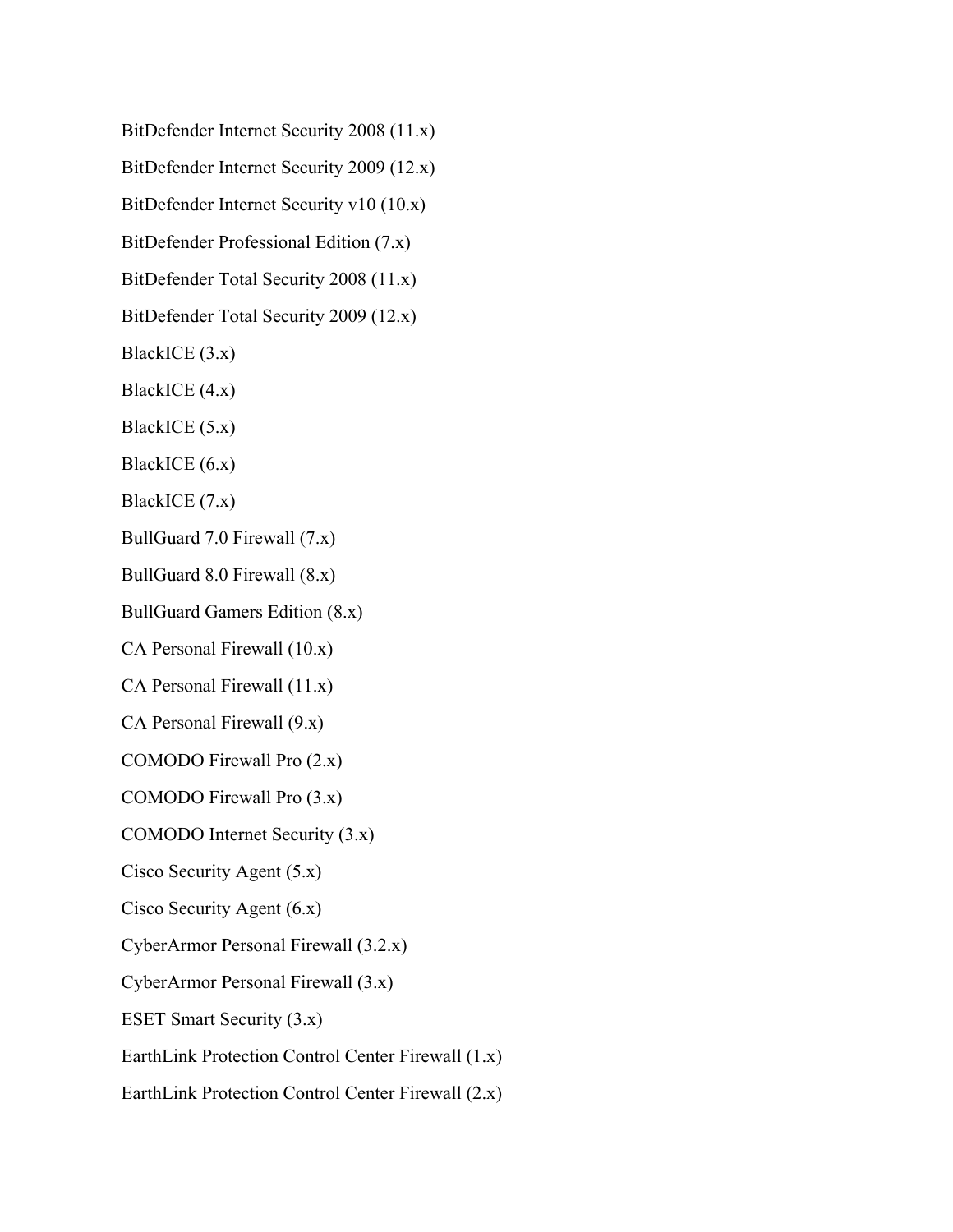EarthLink Protection Control Center Firewall (3.x)

F-Secure Anti-Virus Client Security - Internet Shield (6.x)

Forfait sécurité d'affaires Coupe-feu (6.x)

FortiClient Firewall (3.x)

G DATA InternetSecurity [Firewall] (1.x)

G DATA TotalCare [Firewall] (1.x)

Gestionnaire de sécurité Affaires d\'Aliant Coupe-feu (6.x)

Gestionnaire de sécurité Affaires d\'Aliant Coupe-feu (7.x)

Gestionnaire de sécurité d\'Aliant Coupe-feu personnel (7.x)

Integrity Agent (5.x)

Integrity Agent (6.x)

Integrity Client (4.x)

Integrity Desktop (5.x)

Jiangmin Firewall (11.x)

Kaspersky Anti-Virus for Windows Workstations (6.x)

Kaspersky Internet Security (6.x)

Kaspersky Internet Security (7.x)

Kaspersky Internet Security (8.x)

Kerio WinRoute Firewall (6.x)

Kingsoft Internet Security [Firewall] (7.x)

Kingsoft Personal Firewall 9 (2008.x)

Lavasoft Personal Firewall (2.0.x)

Lavasoft Personal Firewall (2.x)

Lavasoft Personal Firewall (3.x)

McAfee Desktop Firewall (8.0.x)

McAfee Desktop Firewall (8.5.x)

McAfee Desktop Firewall 8.0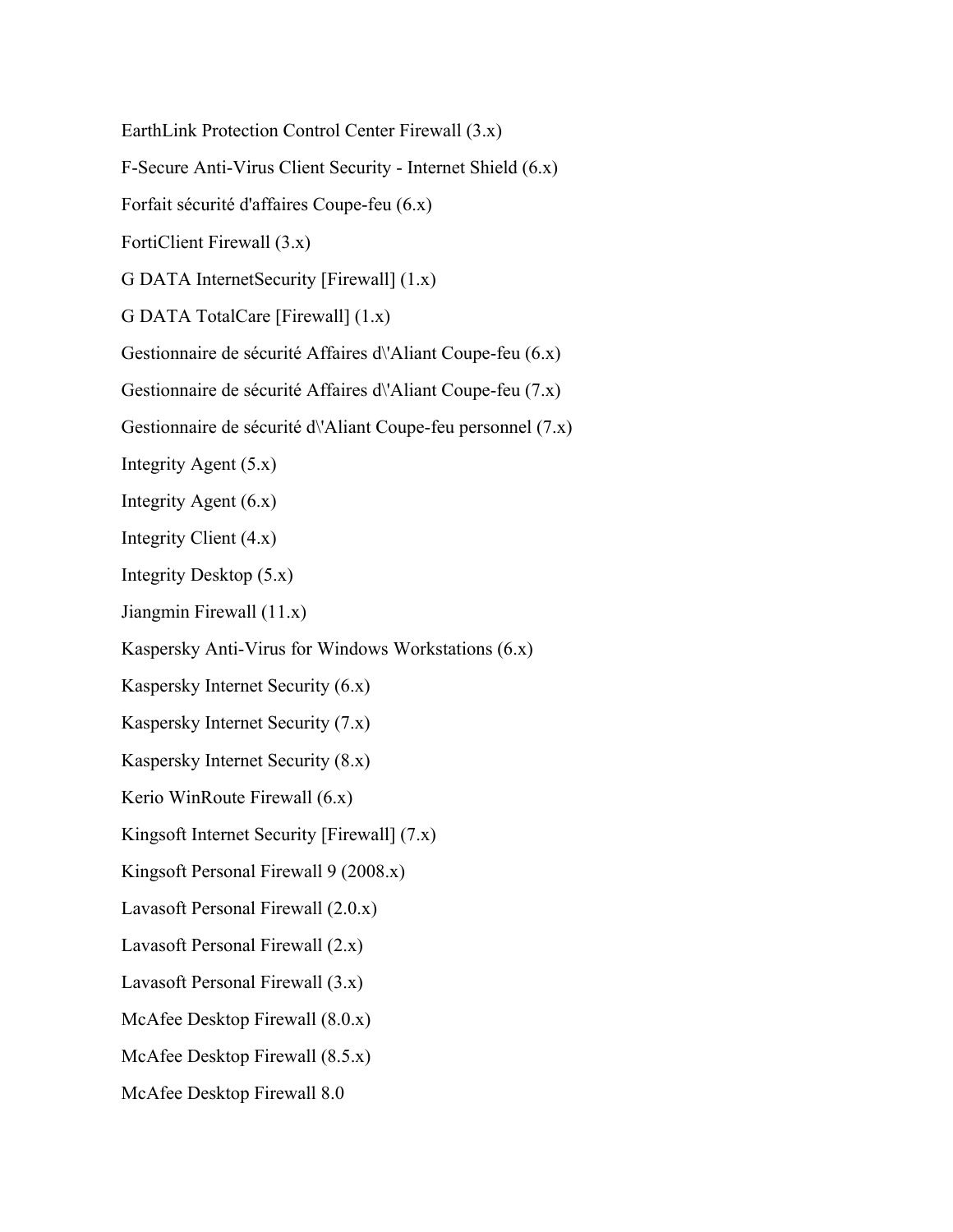McAfee Host Intrusion Prevention (6.x)

McAfee Host Intrusion Prevention (7.x)

McAfee Personal Firewall (10.x)

McAfee Personal Firewall (8.x)

McAfee Personal Firewall (9.x)

McAfee Personal Firewall Express (5.x)

McAfee Personal Firewall Plus (5.x)

McAfee Personal Firewall Plus (6.x)

McAfee Personal Firewall Plus (7.x)

Microsoft Windows Firewall (7)

Microsoft Windows Firewall (Vista)

Microsoft Windows Firewall (XP SP2+)

Microsoft Windows Internet Connection Firewall (XP SP1)

Microsoft Windows TCP/IP Packet Filtering (Windows 2000)

Norman Personal Firewall (1.x)

Norman Personal Firewall (7.x)

Norton 360 (Symantec Corporation) (1.x)

Norton 360 (Symantec Corporation) (2.x)

Norton 360 (Symantec Corporation) (3.x)

Norton AntiVirus (14.x)

Norton AntiVirus (Symantec Corporation) (15.x)

Norton Internet Security (16.x)

Norton Internet Security (Symantec Corporation) (10.x)

Norton Internet Security (Symantec Corporation) (15.x)

Norton Internet Security (Symantec Corporation) (7.x)

Norton Internet Security 2005 (Symantec Corporation) (8.x)

Norton Internet Security 2006 (Symantec Corporation) (9.x)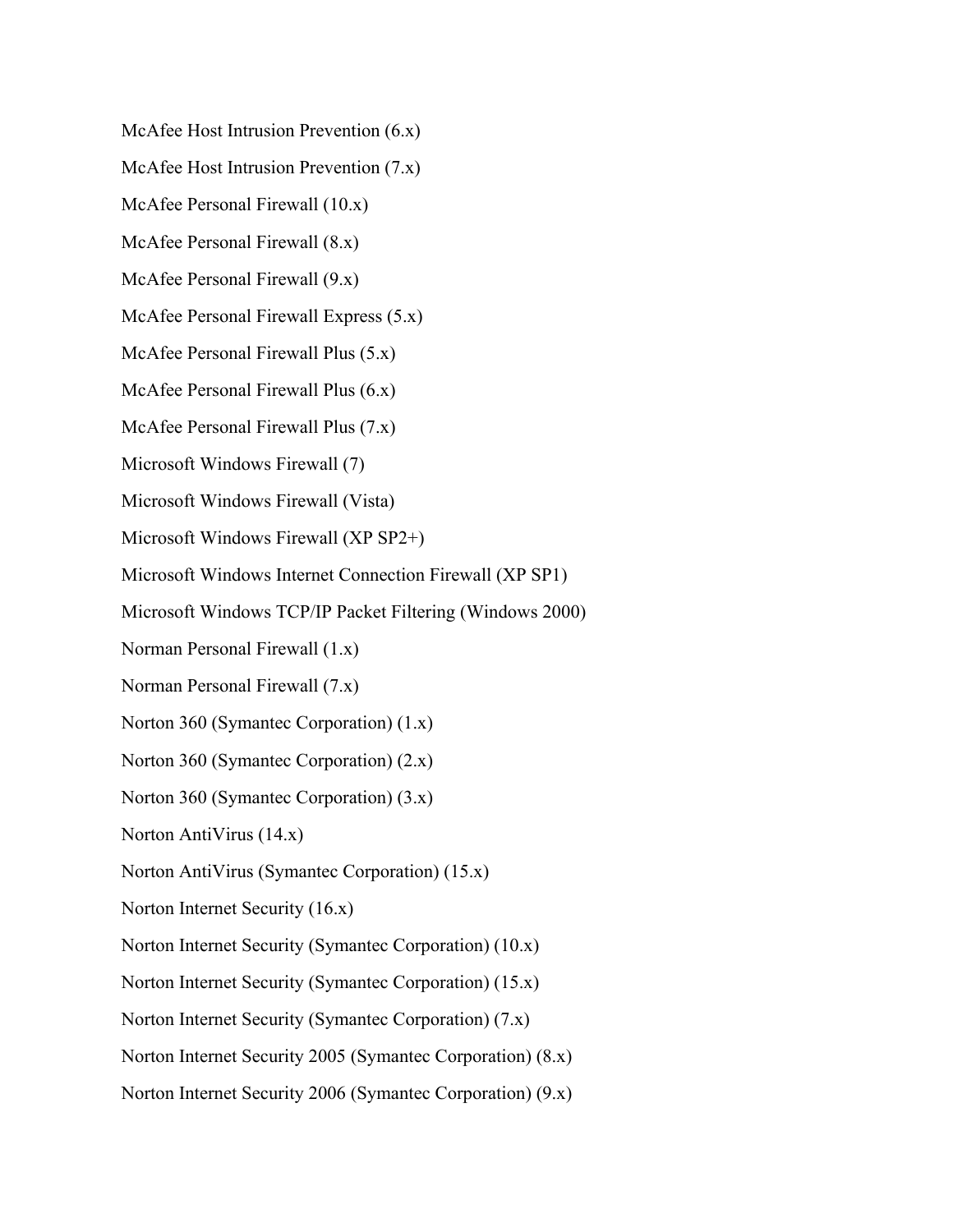Norton Personal Firewall (6.x)

Norton Personal Firewall 2005 (Symantec Corporation) (8.x)

Norton Personal Firewall 2006 (Symantec Corporation) (8.x)

Omniquad Total Security (2.0.x)

Omniquad Total Security (2.x)

Online Armor Security Suite (2.1.x)

Outpost Firewall Pro 2008 (6.x)

Outpost Firewall Pro 2009 (6.5.x)

PC Tools Firewall Plus  $(3.x)$ 

PC Tools Firewall Plus (4.x)

PC Tools Firewall Plus (5.x)

PC Tools Internet Security [Firewall] (3.x)

PC Tools Internet Security [Firewall] (4.x)

PC-cillin 2002 (9.x)

PC-cillin 2003 (10.x)

Panda Antivirus + Firewall 2007 (6.x)

Panda Antivirus + Firewall 2008 (7.x)

Panda Endpoint Protection Firewall (5.x)

Panda Internet Security 2007 (11.x)

Panda Internet Security 2008 (12.x)

Panda Internet Security 2009 (14.x)

Panda Platinum 2006 Internet Security (10.x)

Panda Security for Desktops (4.x)

Panda Titanium Firewall 2005 (4.x)

Panda Titanium Firewall 2006 (5.x)

Parallels Internet Security [Firewall] (7.x)

Proventia Desktop (10.x)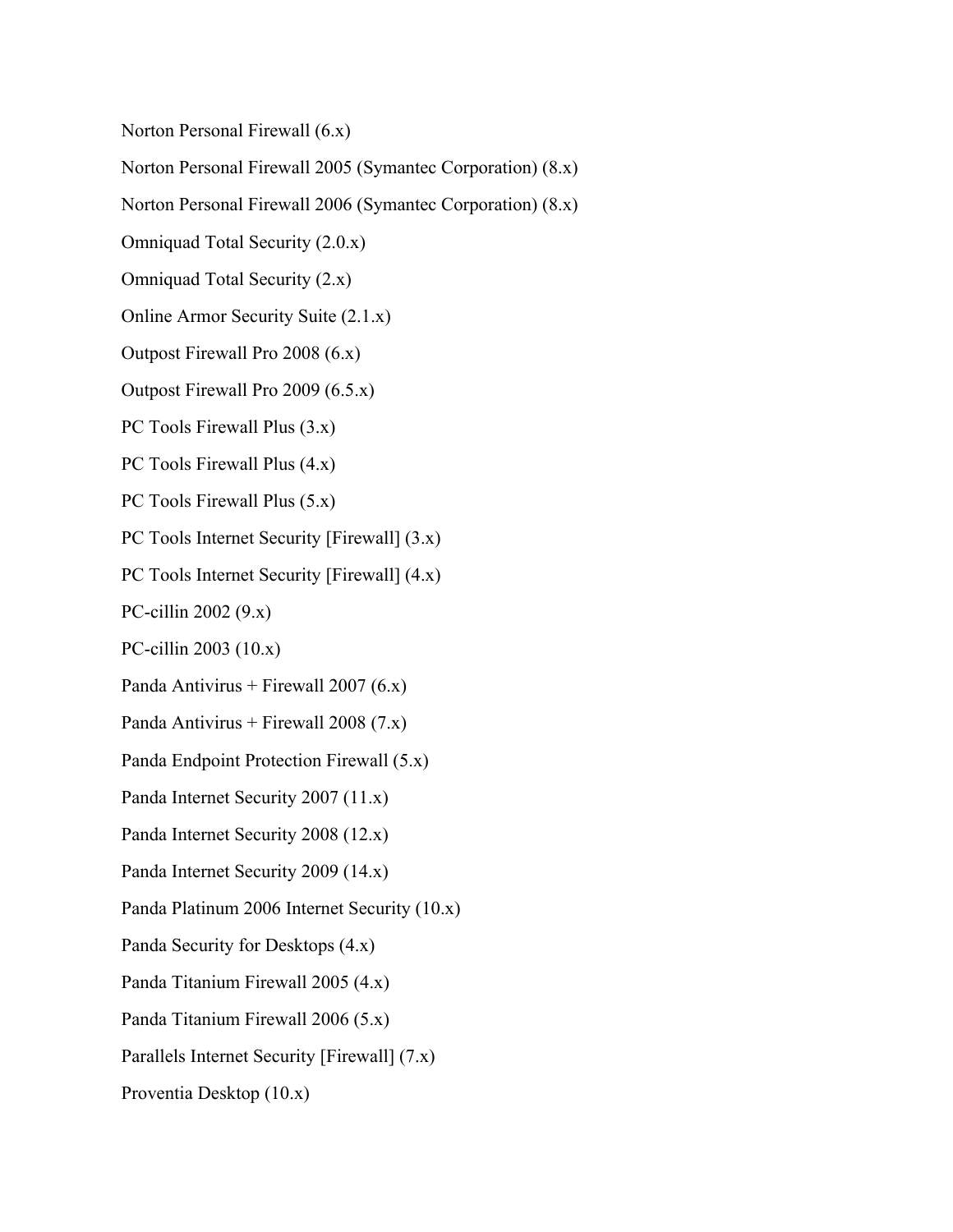Proventia Desktop (8.x)

Proventia Desktop (9.x)

Quick Heal Firewall Pro (3.x)

Radialpoint Firewall (5.x)

Radialpoint Security Services Firewall (7.x)

Radialpoint Security Services Firewall (8.x)

RealSecure Desktop Protector (7.x)

Rising Personal Firewall (20.x)

SecureIT Security Firewall  $(1.x)$ 

Sereniti Firewall (1.x)

Sophos Client Firewall (1.x)

StormShield Firewall (4.x)

StormShield Firewall (5.x)

Sunbelt Kerio Personal Firewall (4.1.x)

Sunbelt Kerio Personal Firewall (4.x)

Sunbelt Personal Firewall (4.5.x)

Sygate Personal Firewall (5.x)

Sygate Personal Firewall Pro (5.x)

Sygate Security Agent (4.x)

Symantec Client Security (10.x)

Symantec Client Security (9.x)

Symantec Endpoint Protection (11.x)

Symantec Protection Agent 5.1 (5.x)

Sécurité Internet d'affaires Coupe-feu (5.x)

TELUS security services Firewall (7.x)

The River Home Network Security Suite (1.x)

Tiny Desktop Firewall 2005 (6.x)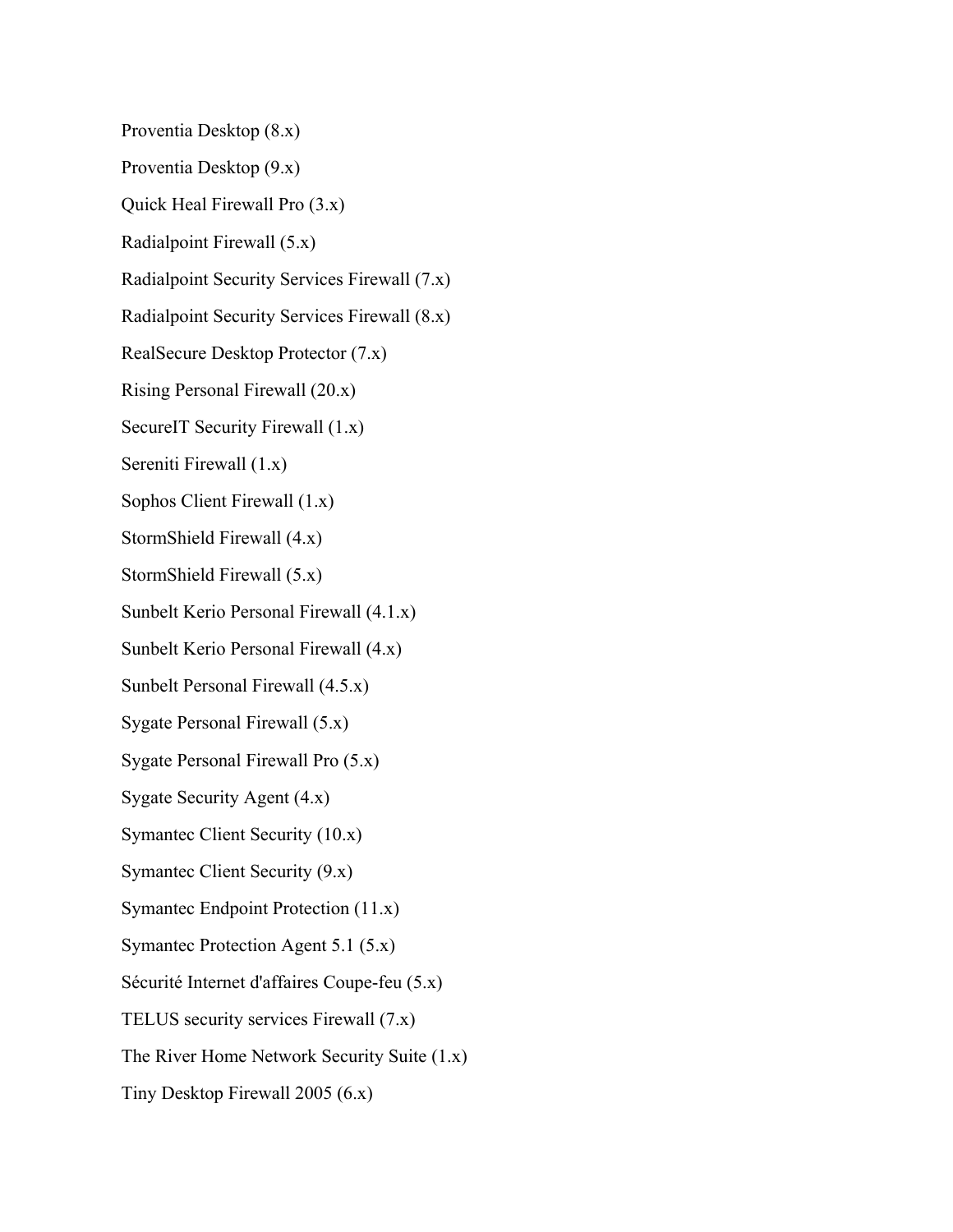Tiny Desktop Firewall 2005 Pro (6.x)

Tiny Firewall Pro (6.x)

Tiny Personal Firewall (5.5)

Tiny Personal Firewall (5.x)

Total Protection for Small Business (8.2.x)

Trend Micro Client/Server Security Agent (15.x)

Trend Micro Client/Server Security Agent (7.x)

Trend Micro Internet Security (11.x)

Trend Micro Internet Security (16.x)

Trend Micro Internet Security (17.x)

Trend Micro OfficeScan Client (6.x)

Trend Micro OfficeScan Client (7.x)

Trend Micro OfficeScan Client (8.x)

Trend Micro OfficeScan 伺服器  $(7.x)$ 

Trend Micro OfficeScan 用戶端  $(6.x)$ 

Trend Micro OfficeScan 클라이언트 (6.x)

Trend Micro PC-cillin Internet Security 14 (14.x)

Trend Micro PC-cillin Internet Security 2005 (12.x)

Trend Micro PC-cillin Internet Security 2006 (14.x)

Trend Micro PC-cillin Internet Security 2007 (15.x)

TrustPort Personal Firewall (3.x)

VCOM NetDefense Firewall 7 (7.x)

VCOM NetDefense Firewall 8 (8.x)

Verizon Internet Security Suite Firewall (5.x)

Verizon Internet Security Suite Firewall (7.x)

ViRobot Desktop (5.x)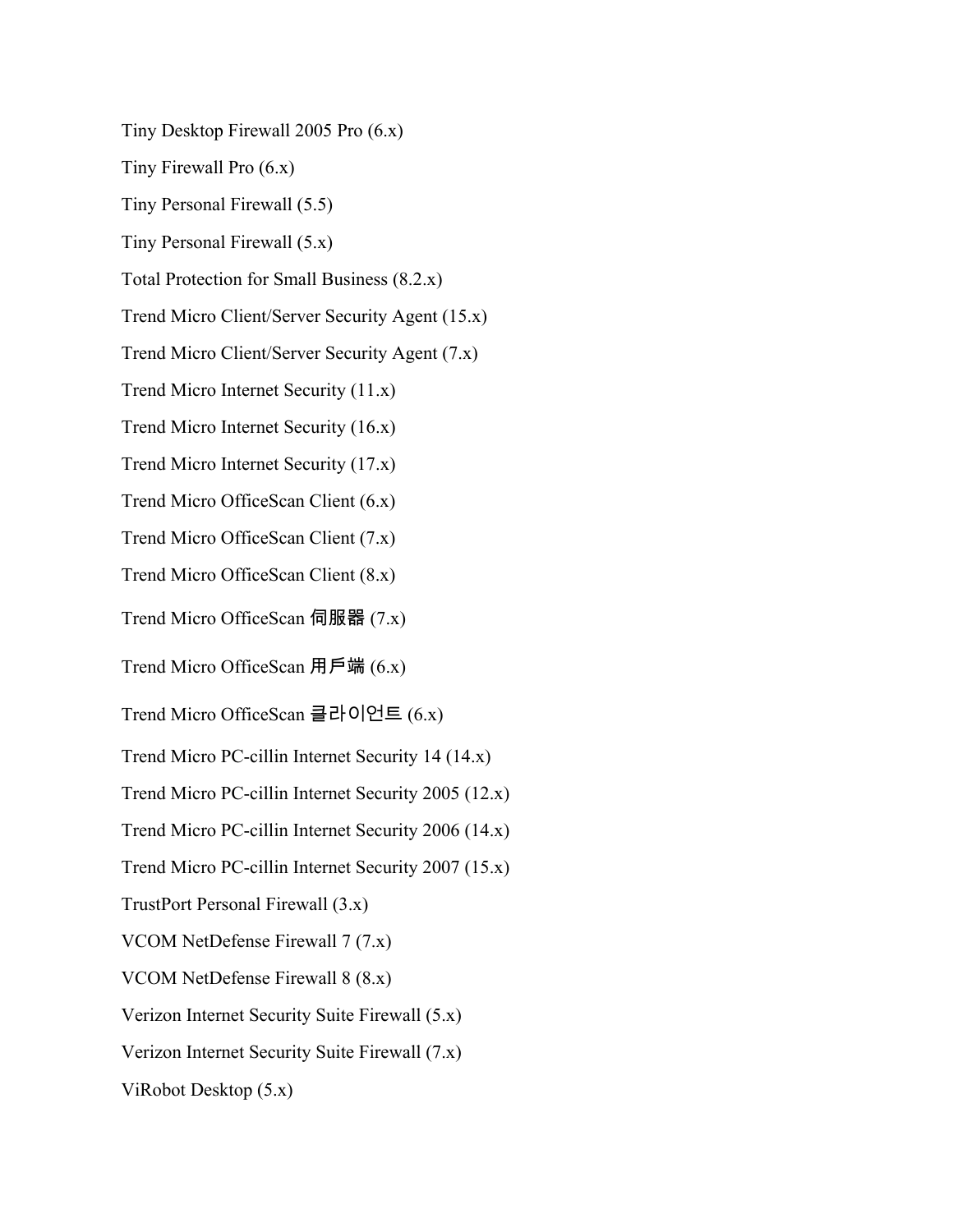Webroot Desktop Firewall (5.x)

Webroot Firewall (6.x)

Windows Live OneCare (1.x)

Windows Live OneCare (2.x)

Zero-Knowledge Systems Radialpoint Security Services Firewall (6.x)

Zone Labs: ZoneAlarm Pro and Zone Labs Integrity

ZoneAlarm (4.x)

ZoneAlarm (5.x)

ZoneAlarm (6.x)

ZoneAlarm Anti-Spyware Firewall (7.x)

ZoneAlarm Anti-virus (6.x)

ZoneAlarm Anti-virus Firewall (7.x)

ZoneAlarm Anti-virus Firewall (8.x)

ZoneAlarm Firewall (7.x)

ZoneAlarm Plus (4.x)

ZoneAlarm Pro (2.x)

ZoneAlarm Pro (3.x)

ZoneAlarm Pro (4.x)

ZoneAlarm Pro (5.x)

ZoneAlarm Pro (6.x)

ZoneAlarm Pro Firewall (7.x)

ZoneAlarm Pro Firewall (8.x)

ZoneAlarm Security Suite (5.x)

ZoneAlarm Security Suite (6.x)

ZoneAlarm Security Suite FW (7.x)

ZoneAlarm Security Suite FW (8.x)

ZoneAlarm with Antivirus (5.x)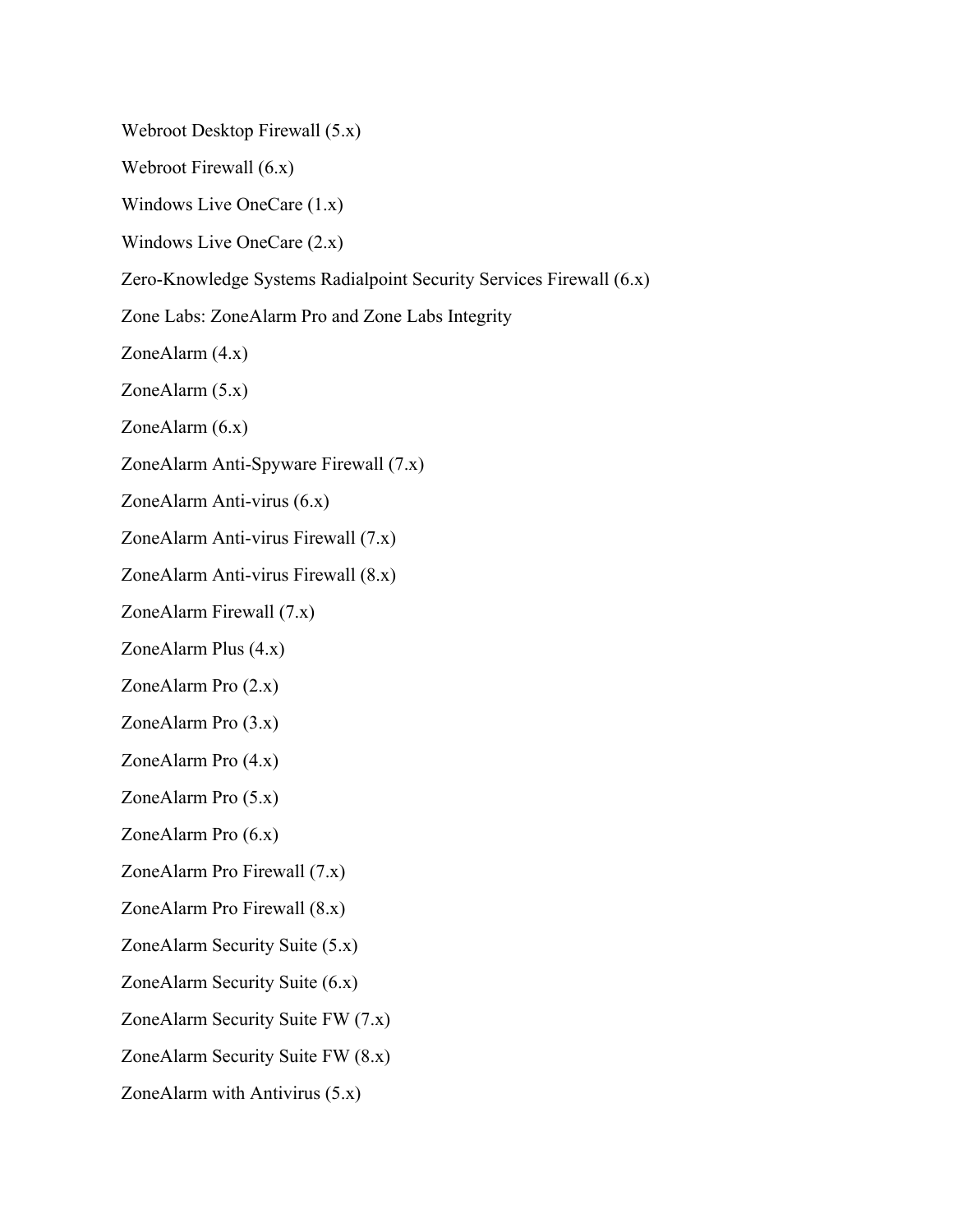eConceal Firewall Pro for Windows (2.x)

eConceal Firewall Standard for Windows (2.x)

eEye Digital Security Blink Personal [Firewall] (3.x)

eEye Digital Security Blink Personal [Firewall] (4.x)

eEye Digital Security Blink Professional [Firewall] (3.x)

eEye Digital Security Blink Professional [Firewall] (4.x)

eTrust EZ Firewall (5.x)

eTrust Firewall (9.x)

eTrust Personal Firewall (5.x)

ウイルスセキュリティ [Firewall]  $(9.x)$ 

ウイルスドクターVer.11 [Firewall]  $(11.x)$ 

ウイルスバスター biz クライアント  $(7.x)$ 

ウイルスバスター2004 (11.x)

ウイルスバスター2006 (14.x)

卡巴斯基互联网安全套装  $(6.x)$ 

趋势科技防毒墙网络版客户机 $(6.x)$ 

 $\frac{1}{2}$   $\frac{1}{\sqrt{2}}$   $\frac{1}{\sqrt{2}}$   $\frac{1}{\sqrt{2}}$   $\frac{1}{\sqrt{2}}$   $\frac{1}{\sqrt{2}}$   $\frac{1}{\sqrt{2}}$   $\frac{1}{\sqrt{2}}$   $\frac{1}{\sqrt{2}}$   $\frac{1}{\sqrt{2}}$   $\frac{1}{\sqrt{2}}$   $\frac{1}{\sqrt{2}}$   $\frac{1}{\sqrt{2}}$   $\frac{1}{\sqrt{2}}$   $\frac{1}{\sqrt{2}}$   $\frac{1}{\sqrt{2}}$   $\frac{1}{\sqrt{2}}$   $\frac$ 

ᩍᩌᩳᩗᩤ᩸ᩗᩚᩊ Corp.ᩒᩱᩌᩋ᩷ᩞ (7.x)

## **ANTI-VIRUS PRODUCTS:**

Product Name

AOL Safety and Security Center Virus Protection (1.x)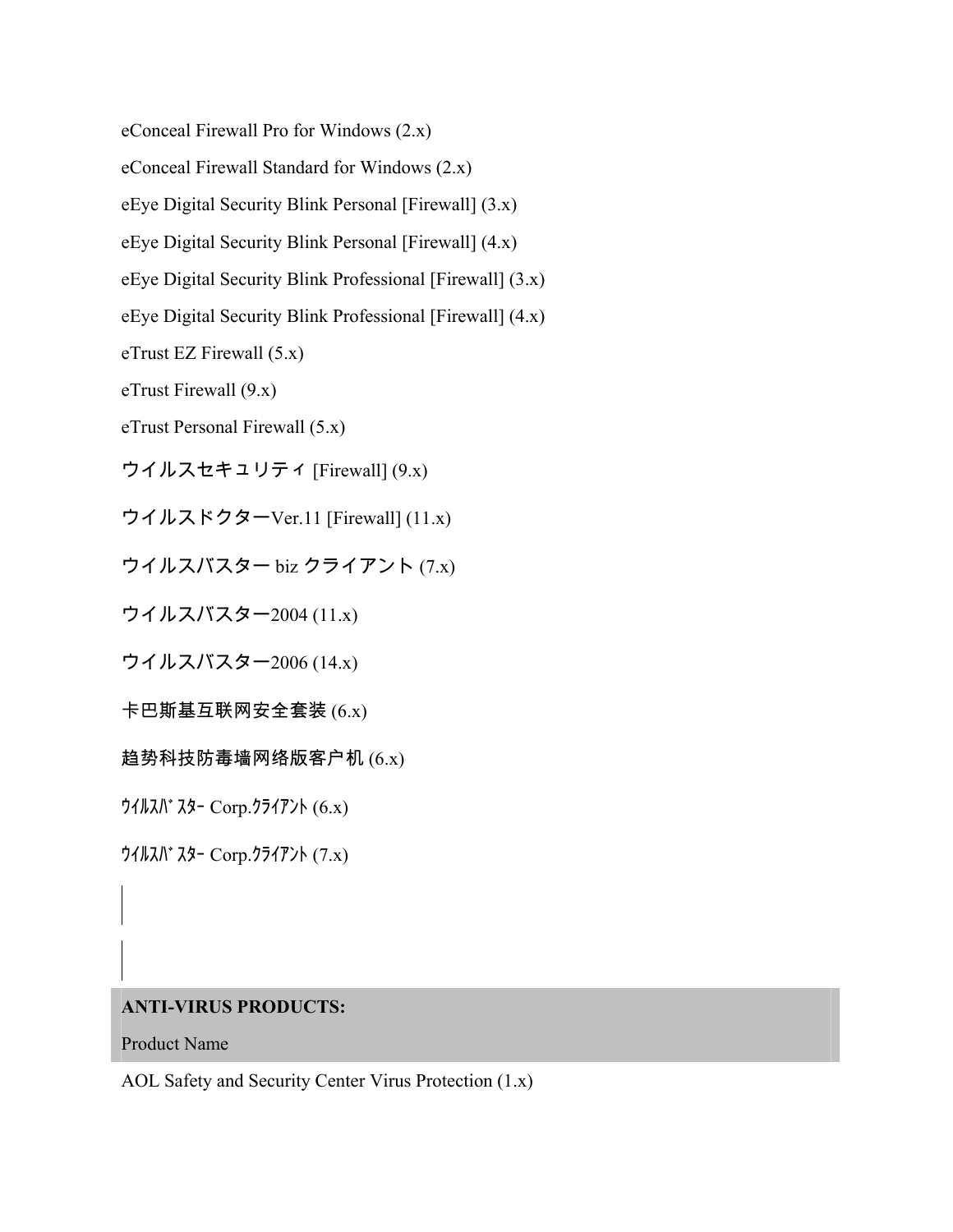AOL Safety and Security Center Virus Protection (102.x)

AOL Safety and Security Center Virus Protection (2.x)

AOL Safety and Security Center Virus Protection (210.x)

AVG 6.0 Anti-Virus - FREE Edition (6.x)

AVG 6.0 Anti-Virus System (6.x)

AVG 7.5 (7.x)

AVG 8.0 [AntiVirus] (8.x)

AVG Anti-Virus 7.0 (7.x)

AVG Anti-Virus 7.1 (7.x)

AVG Anti-Virus Free (8.x)

AVG Anti-Vírus 7.0 (7.x)

AVG Antivirensystem 7.0 (7.x)

AVG Free Edition (7.x)

Active Virus Shield (6.x)

AhnLab Security Pack (2.x)

AhnLab V3 Internet Security 2007 (7.x)

AhnLab V3 Internet Security 2007 Platinum (7.x)

AhnLab V3 Internet Security 2008 Platinum (7.x)

AhnLab V3 Internet Security 7.0 Platinum Enterprise (7.x)

AhnLab V3 VirusBlock Internet Security 2007 (7.x)

Aliant Business Security Suite Anti-Virus (6.x)

Aliant Business Security Suite Anti-Virus (7.x)

Aliant Security Services Anti-Virus (7.x)

Aluria Security Center AntiVirus (1.x)

AntiVir PersonalEdition Classic Windows (7.x)

Anti $Vir/XP(6.x)$ 

AntiVirusKit 2006 (2006.x)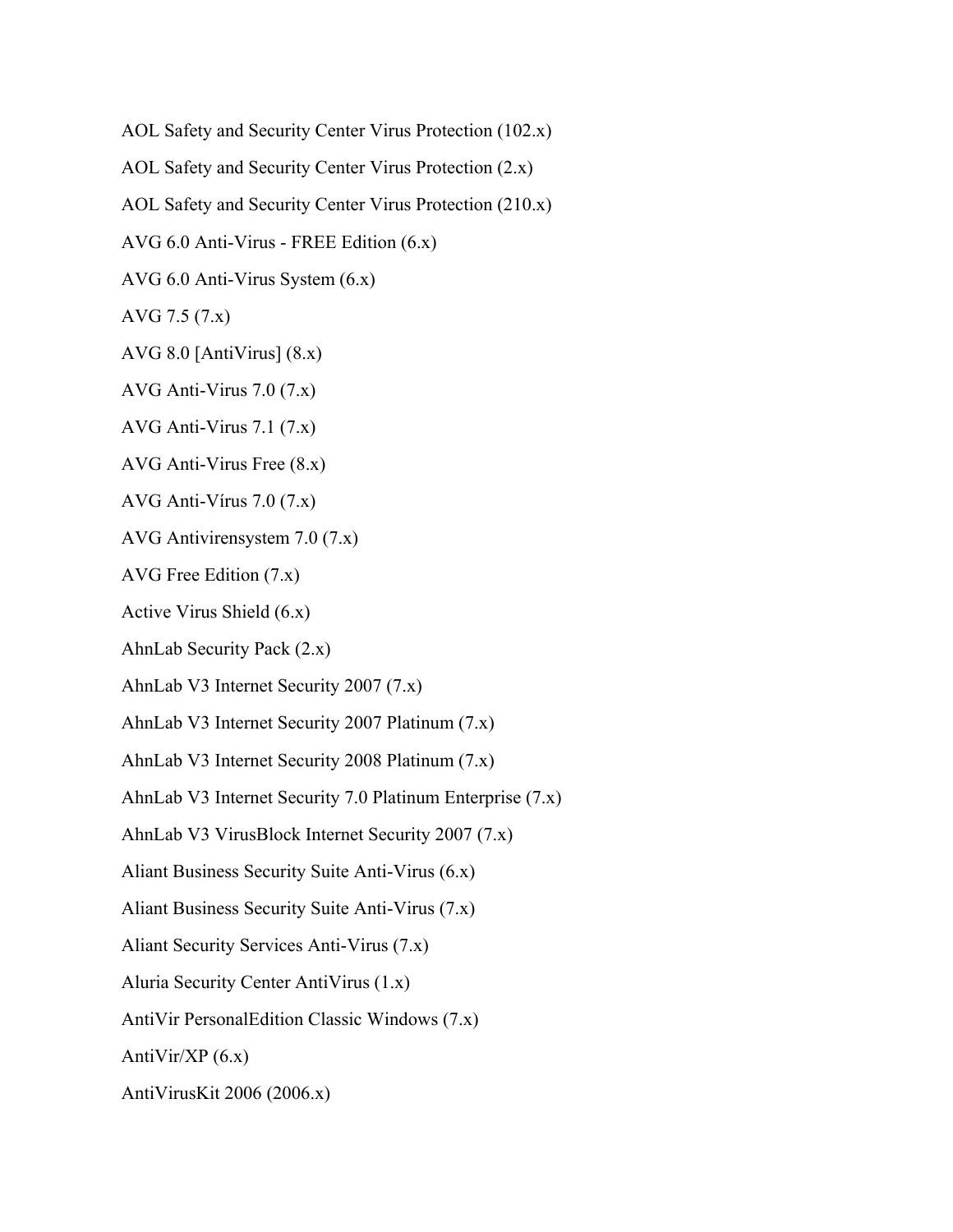Antivirussystem AVG 6.0 (6.x)

Avira AntiVir Personal - Free Antivirus (9.x)

Avira AntiVir Personal – Free Antivirus (8.x)

Avira AntiVir PersonalEdition Classic (7.x)

Avira AntiVir PersonalEdition Premium (7.x)

Avira AntiVir Premium (8.x)

Avira AntiVir Premium (9.x)

Avira AntiVir Professional (8.x)

Avira AntiVir Professional (9.x)

Avira AntiVir Windows Workstation (7.x)

Avira Premium Security Suite (7.x)

Avira Premium Security Suite (8.x)

Avira Premium Security Suite (9.x)

BellSouth Internet Security Anti-Virus (5.5.x)

BellSouth Internet Security Anti-Virus (5.x)

BitDefender 8 Free Edition (8.x)

BitDefender 8 Professional Plus (8.x)

BitDefender 8 Standard (8.x)

BitDefender 9 Internet Security AntiVirus (9.x)

BitDefender 9 Professional Plus (9.x)

BitDefender 9 Standard (9.x)

BitDefender Antivirus 2008 (11.x)

BitDefender Antivirus 2009 (12.x)

BitDefender Antivirus Plus v10 (10.x)

BitDefender Antivirus v10 (10.x)

BitDefender Business Client (11.x)

BitDefender Client Professional Plus (8.x)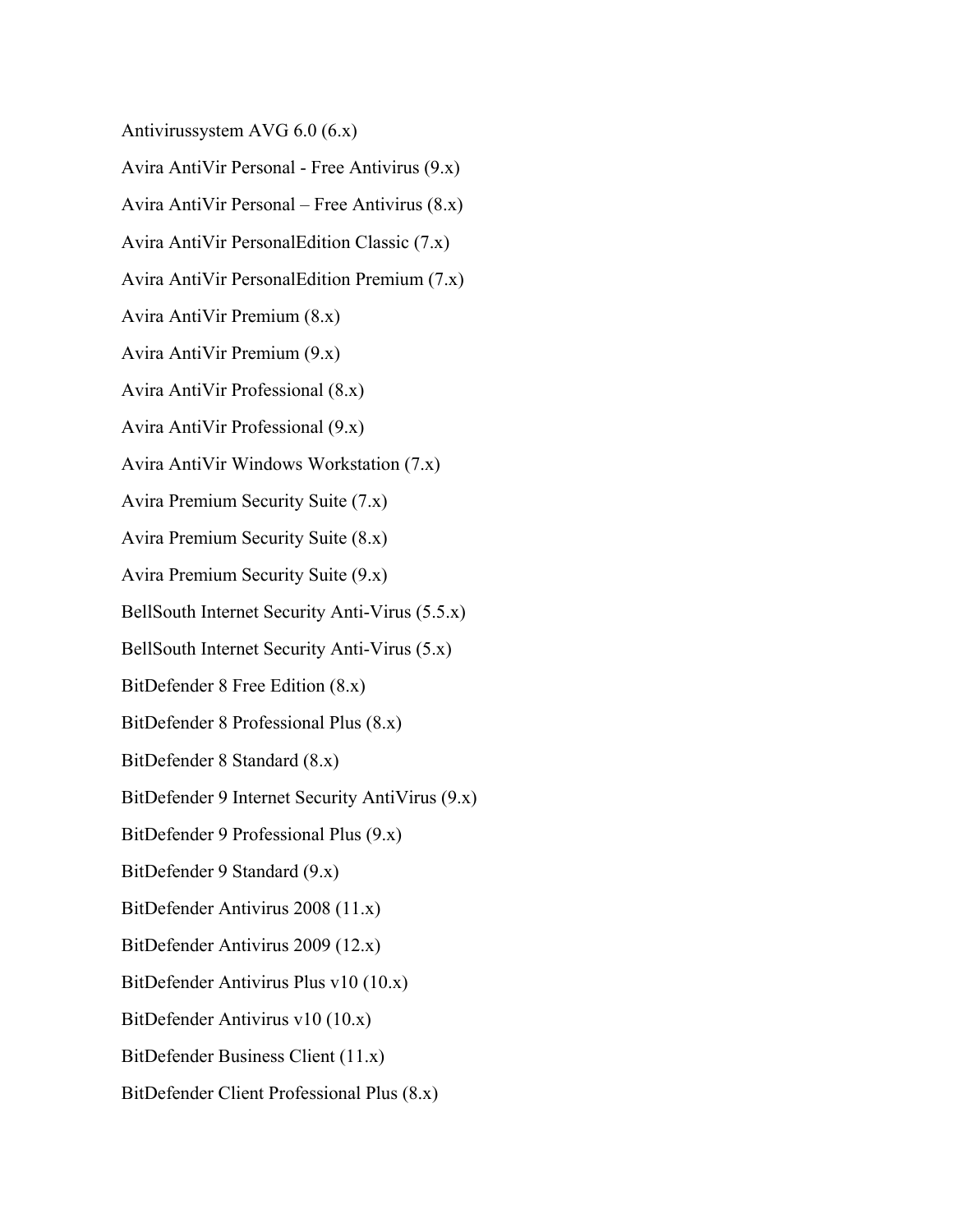BitDefender Free Edition (7.x)

BitDefender Free Edition v10 (10.x)

BitDefender Internet Security 2008 (11.x)

BitDefender Internet Security 2009 (12.x)

BitDefender Internet Security v10 (10.x)

BitDefender Professional Edition (7.x)

BitDefender Standard Edition (7.x)

BitDefender Total Security 2008 (11.x)

BitDefender Total Security 2009 (12.x)

BullGuard  $7.0$   $(7.x)$ 

BullGuard 8.0 (8.x)

BullGuard Gamers Edition (8.x)

Bullguard Internet Security Suite (8.x)

CA Anti-Virus (10.x)

CA Anti-Virus (8.x)

CA Anti-Virus (9.x)

CA eTrust Antivirus (7.x)

CA eTrust Internet Security Suite AntiVirus (7.x)

CA eTrustITM Agent (8.x)

COMODO Internet Security (3.5.x)

Cisco Security Agent (6.x)

 $ClamAV(0.x)$ 

ClamAV (devel-x)

ClamWin Antivirus (0.x)

ClamWin Free Antivirus (0.x)

Client Internet Security (5.x)

Command Anti-Malware (5.x)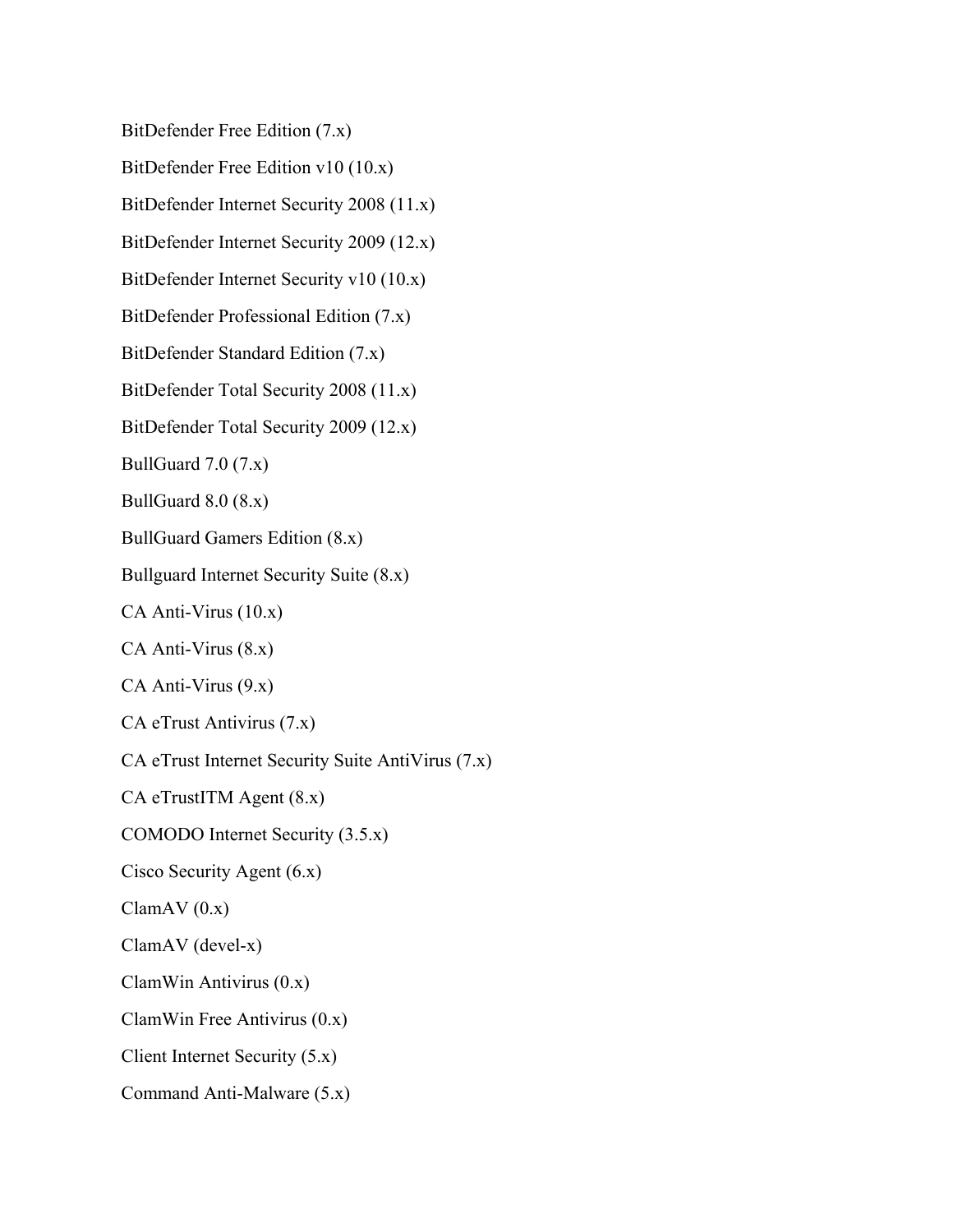Command Anti-Virus Enterprise (4.x)

Command AntiVirus for Windows (4.x)

Command AntiVirus for Windows Enterprise (4.x)

Comodo AntiVirus Beta (2.x)

Comodo BOClean Anti-Malware (4.25.x)

Cox High Speed Internet Security Suite (3.x)

Defender Pro Anti-Virus (5.x)

Dr.Web (4.32.x)

Dr.Web (4.33.x)

Dr.Web (4.44.x)

Dr.Web  $(5.x)$ 

Dr.Web  $\mathbb{D}$  for Windows 95-XP (4.31.x)

Dr. Web  $\mathbb{D}$  for Windows 95-XP (4.32.x)

ESET NOD32 Antivirus (3.x)

ESET Smart Security (3.x)

EarthLink Protection Control Center AntiVirus (1.x)

EarthLink Protection Control Center AntiVirus (2.x)

EarthLink Protection Control Center AntiVirus (3.x)

F-PROT Antivirus for Windows (6.0.x)

F-Prot for Windows (3.14e)

F-Prot for Windows (3.15)

F-Prot for Windows (3.16c)

F-Prot for Windows (3.16d)

F-Prot for Windows (3.16x)

F-Secure AVCS ウィルス保護 (5.x)

F-Secure Anti-Virus (5.x)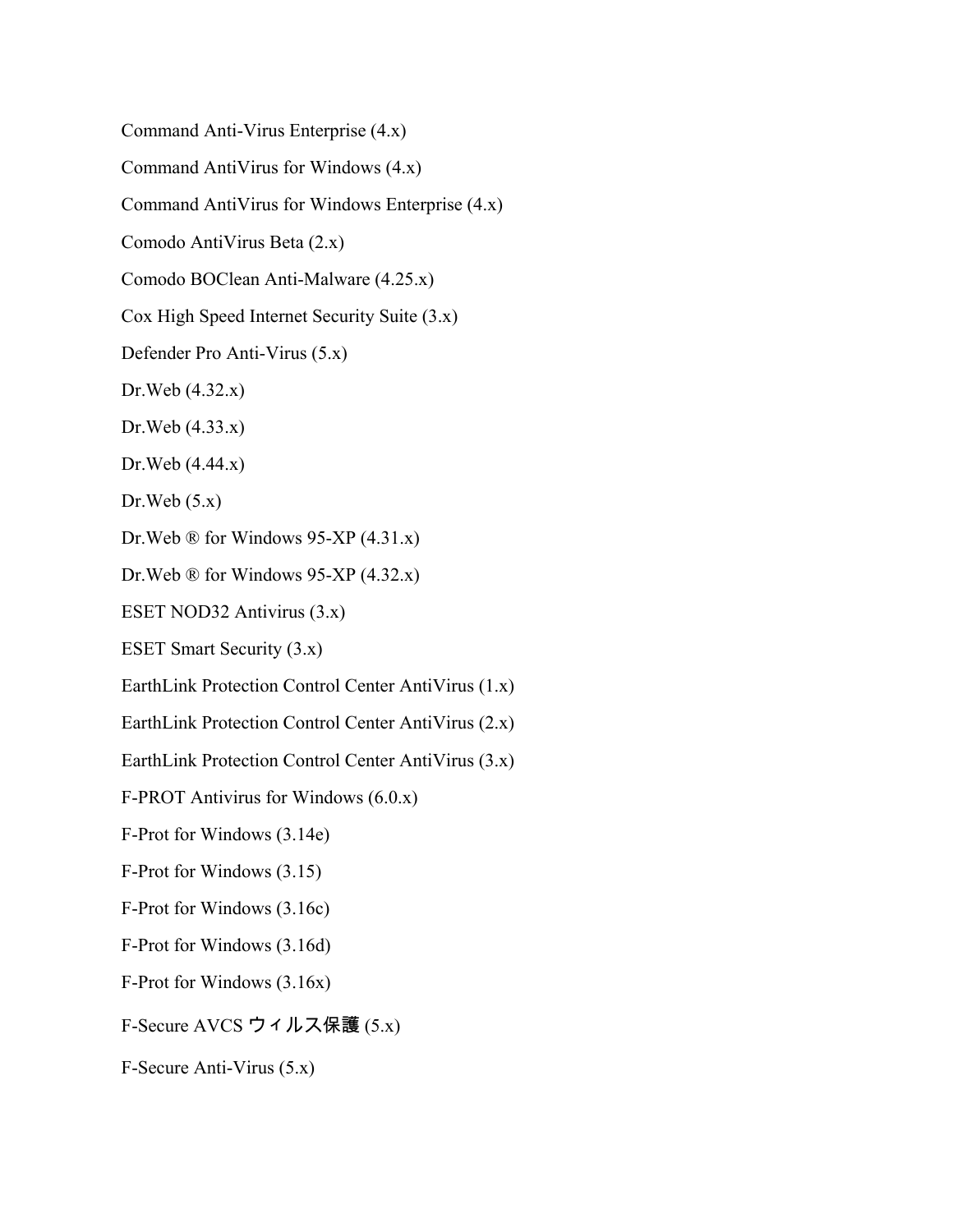F-Secure Anti-Virus (6.x)

F-Secure Anti-Virus (7.x)

F-Secure Anti-Virus (8.x)

F-Secure Anti-Virus 2005 (5.x)

F-Secure Anti-Virus Client Security (6.x)

F-Secure Anti-Virus for Windows Servers (5.x)

F-Secure Internet Security (6.x)

F-Secure Internet Security (7.x)

F-Secure Internet Security (8.x)

F-Secure Internet Security 2005 (5.x)

F-Secure Internet Security 2006 Beta (6.x)

Fix-It Utilities 7 Professional [AntiVirus] (7.x)

Fix-It Utilities 8 Professional [AntiVirus] (8.x)

Forfait sécurité d'affaires Antivirus (6.x)

FortiClient Consumer Edition (3.x)

G DATA AntiVirenKit Client (8.x)

G DATA AntiVirus 2008 (18.x)

G DATA AntiVirus 2009 (19.x)

G DATA AntiVirusKit (17.x)

G DATA InternetSecurity [Antivirus] (17.x)

G DATA InternetSecurity [Antivirus] (18.x)

G DATA InternetSecurity [Antivirus] (19.x)

G DATA TotalCare [Antivirus] (18.x)

G DATA TotalCare [Antivirus] (19.x)

Gestionnaire de sécurité Affaires d'Aliant Anti-Virus (6.x)

Gestionnaire de sécurité Affaires d'Aliant Antivirus (7.x)

Gestionnaire de sécurité d'Aliant Antivirus (7.x)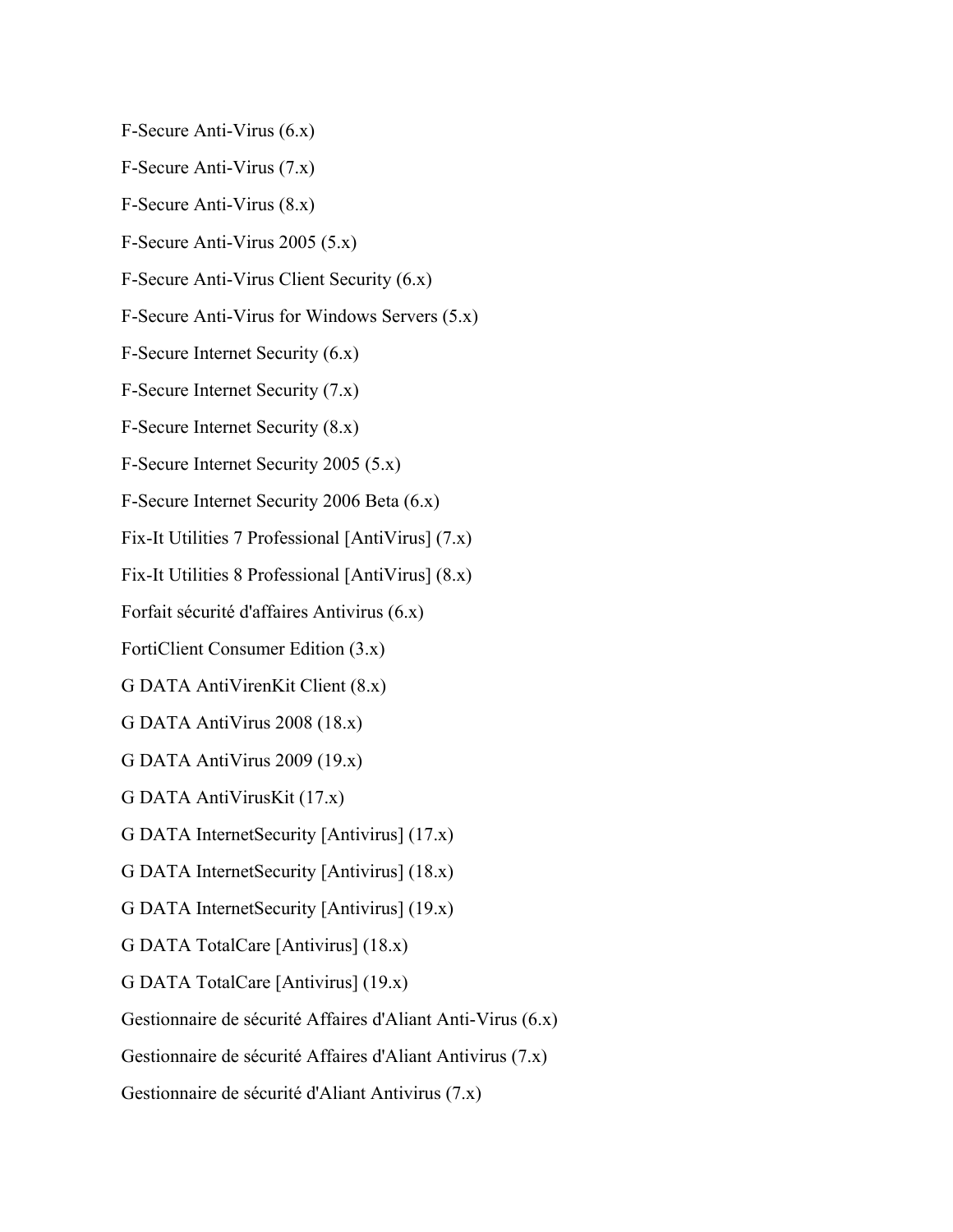IKARUS Guard NT (2.x)

IKARUS virus utilities (5.x)

Jiangmin AntiVirus KV2007 (10.x)

Jiangmin AntiVirus KV2008 (11.x)

K7 Total Security (9.x)

K7AntiVirus 7.0 (7.x)

Kaspersky Anti-Virus 2006 Beta (6.0.x)

Kaspersky Anti-Virus 2009 (8.x)

Kaspersky Anti-Virus 6.0 (6.x)

Kaspersky Anti-Virus 6.0 Beta (6.x)

Kaspersky Anti-Virus 7.0 (7.x)

Kaspersky Anti-Virus Personal (4.5.x)

Kaspersky Anti-Virus Personal (5.0.x)

Kaspersky Anti-Virus Personal Pro (5.0.16.x)

Kaspersky Anti-Virus Personal Pro (5.0.20.x)

Kaspersky Anti-Virus Personal Pro (5.0.x)

Kaspersky Anti-Virus for Windows File Servers (5.x)

Kaspersky Anti-Virus for Windows File Servers (6.x)

Kaspersky Anti-Virus for Windows Servers (6.x)

Kaspersky Anti-Virus for Windows Workstations (5.0.x)

Kaspersky Anti-Virus for Windows Workstations (6.x)

Kaspersky Anti-Virus for Workstation (5.0.x)

Kaspersky Internet Security (6.x)

Kaspersky Internet Security 7.0 (7.x)

Kaspersky Internet Security 8.0 (8.x)

Kaspersky(TM) Anti-Virus Personal 4.5 (4.5.x)

Kaspersky(TM) Anti-Virus Personal Pro 4.5 (4.5.x)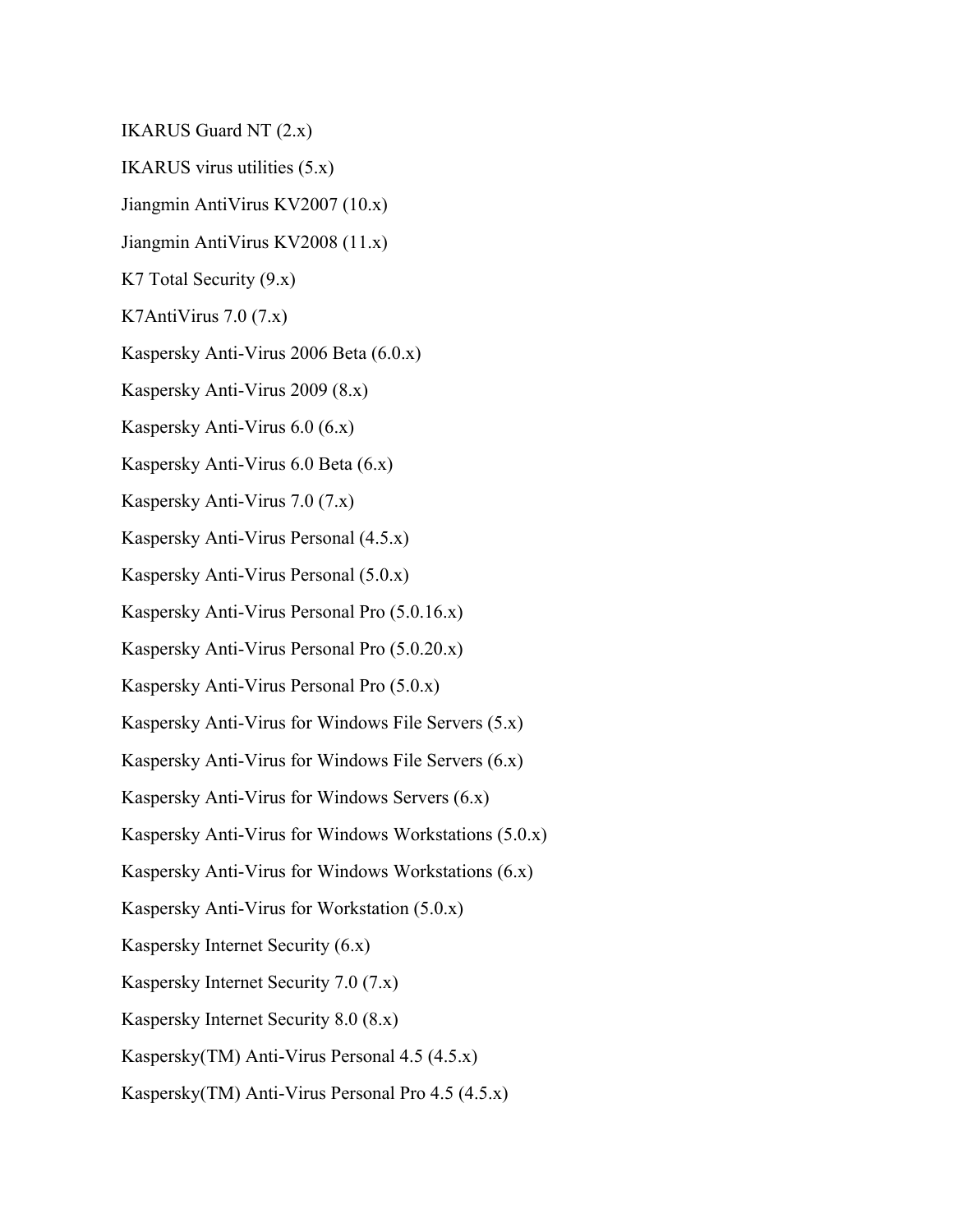Kingsoft AntiVirus 2004 (2004.x)

Kingsoft AntiVirus 2007 Free (2007.x)

Kingsoft Internet Security (7.x)

Kingsoft Internet Security  $2006 + (2006.x)$ 

Kingsoft Internet Security 9 (2008.x)

Lavasoft Ad-Aware 2008 Professional [Antivirus] (7.x)

McAfee Internet Security 6.0 (8.x)

McAfee Managed VirusScan (3.x)

McAfee Managed VirusScan (4.x)

McAfee VirusScan (10.x)

McAfee VirusScan (11.x)

McAfee VirusScan (12.x)

McAfee VirusScan (13.x)

McAfee VirusScan (4.5.1.x)

McAfee VirusScan (8.x)

McAfee VirusScan (8xxx)

McAfee VirusScan (9.x)

McAfee VirusScan (9xxx)

McAfee VirusScan Enterprise (7.0.0.x)

McAfee VirusScan Enterprise (7.1.0.x)

McAfee VirusScan Enterprise (7.5.0.x)

McAfee VirusScan Enterprise (8.0.0.x)

McAfee VirusScan Enterprise (8.7.x)

McAfee VirusScan Enterprise (8.x)

McAfee VirusScan Home Edition (7.x)

McAfee VirusScan Professional (8.x)

McAfee VirusScan Professional (8xxx)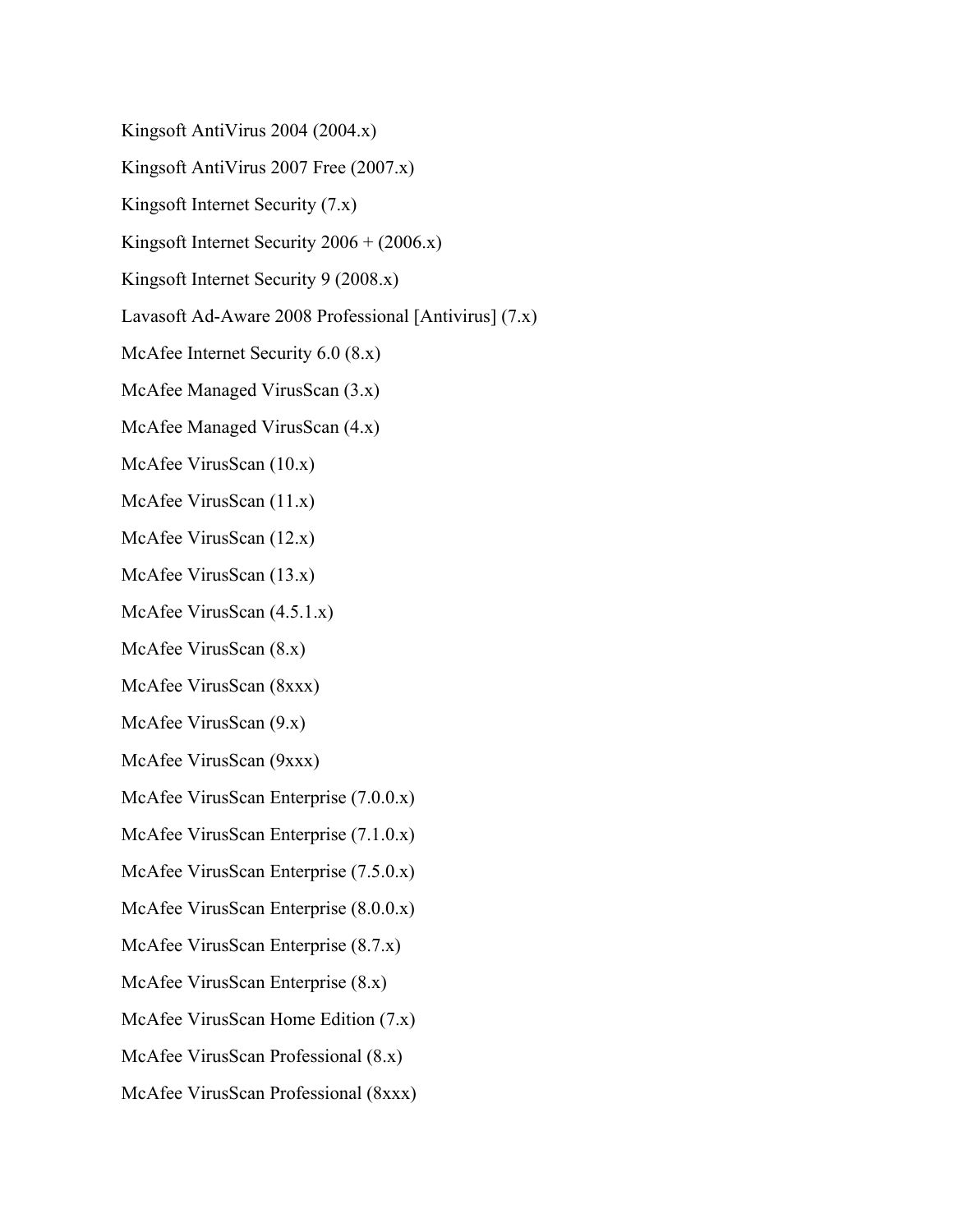McAfee VirusScan Professional (9.x)

McAfee VirusScan Professional Edition (7.x)

Microsoft Forefront Client Security (1.5.x)

NOD32 antivirus system (2.x)

NOD32 antivirus system (NA)

 $NOD32$ アンチウイルス (2.x)

NOD32防毒系統 (2.x)

 $NOD32$ 防毒系统  $(2.x)$ 

Norman Virus Control (5.x)

Norman Virus Control (6.x)

Norman Virus Control (7.x)

Norton 360 (Symantec Corporation) (1.x)

Norton 360 (Symantec Corporation) (2.x)

Norton 360 (Symantec Corporation) (3.x)

Norton AntiVirus (10.x)

Norton AntiVirus (14.x)

Norton AntiVirus (15.x)

Norton AntiVirus (16.x)

Norton AntiVirus 2002 (8.00.58.x)

Norton AntiVirus 2002 (8.x)

Norton AntiVirus 2002 Professional (8.x)

Norton AntiVirus 2002 Professional Edition (8.x)

Norton AntiVirus 2003 (9.x)

Norton AntiVirus 2003 Professional (9.x)

Norton AntiVirus 2003 Professional Edition (9.x)

Norton AntiVirus 2004 (10.x)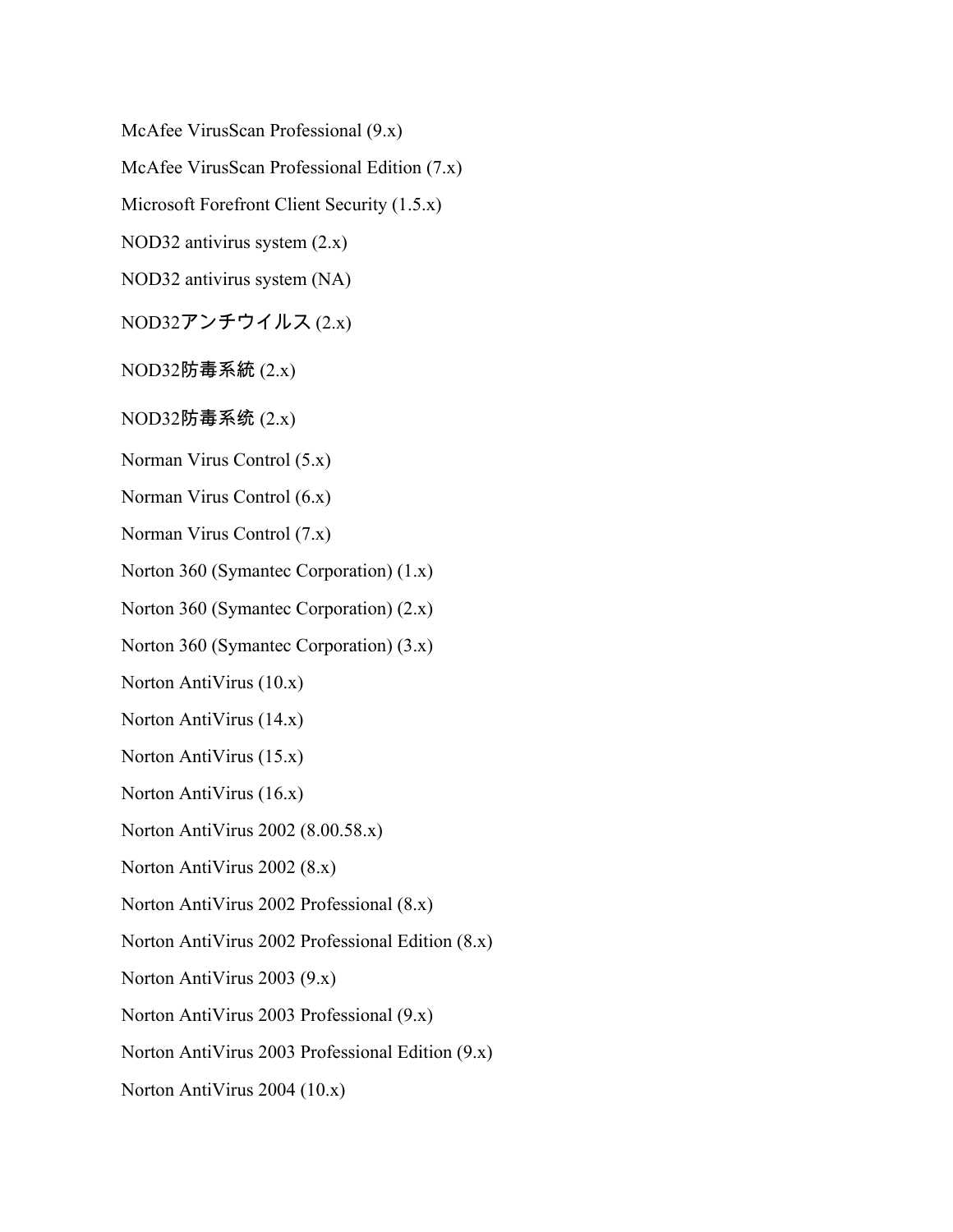Norton AntiVirus 2004 (Symantec Corporation) (10.x)

Norton AntiVirus 2004 Professional (10.x)

Norton AntiVirus 2004 Professional Edition (10.x)

Norton AntiVirus 2005 (11.0.x)

Norton AntiVirus 2006 (12.0.x)

Norton AntiVirus 2006 (12.2.x)

Norton AntiVirus 2006 (12.x)

Norton AntiVirus Corporate Edition (7.x)

Norton AntiVirus Corporate Edition 7.0 for Windows NT (7.x)

Norton Internet Security (16.x)

Norton Internet Security (7.x)

Norton Internet Security (8.0.x)

Norton Internet Security (8.x)

Norton Internet Security (9.x)

Norton Internet Security (Symantec Corporation) (10.x)

Norton Security Scan (1.x)

Norton SystemWorks 2003 (6.x)

Norton SystemWorks 2004 Professional (7.x)

Norton SystemWorks 2005 (8.x)

Norton SystemWorks 2005 Premier (8.x)

Norton SystemWorks 2006 Premier (12.0.x)

Omniquad Total Security AV (9.x)

PC Tools AntiVirus 2.0 (2.x)

PC Tools AntiVirus 2007 (3.1.x)

PC Tools AntiVirus 2007 (3.x)

PC Tools AntiVirus 2008 (4.x)

PC Tools AntiVirus 2008 (5.x)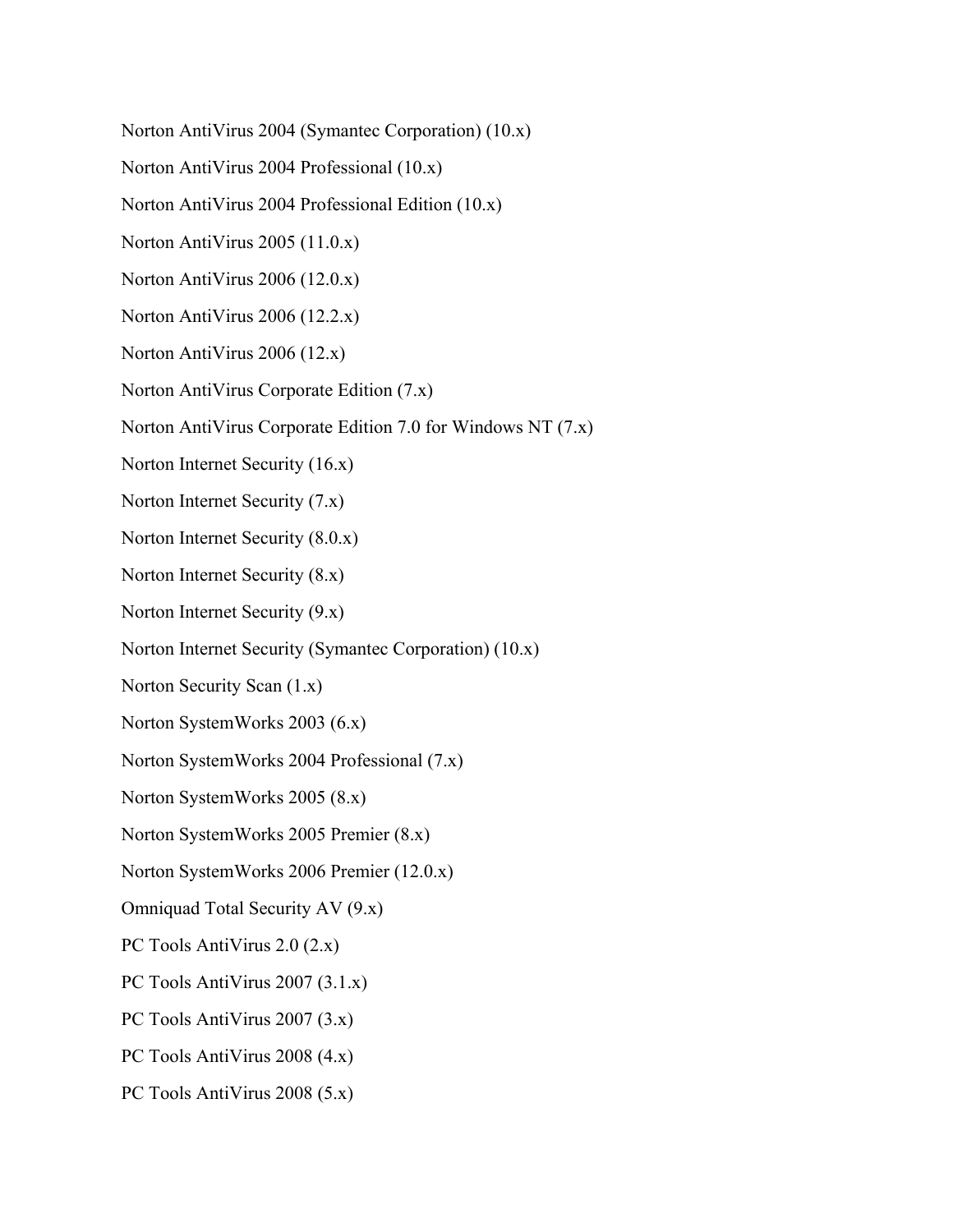- PC Tools Internet Security [Antivirus] (5.x)
- PC Tools Internet Security [Antivirus] (6.x)
- PC Tools Spyware Doctor [Antivirus] (5.x)
- PC Tools Spyware Doctor [Antivirus] (6.x)
- PC-cillin 2002 (9.x)
- PC-cillin 2003 (10.x)
- Panda Antivirus + Firewall 2007 (6.x)
- Panda Antivirus + Firewall 2008 (7.x)
- Panda Antivirus 2007 (2.x)
- Panda Antivirus 2008 (3.x)
- Panda Antivirus 6.0 Platinum (6.0)
- Panda Antivirus Lite (1.x)
- Panda Antivirus Lite (3.x)
- Panda Antivirus Platinum (7.04.x)
- Panda Antivirus Platinum (7.05.04.x)
- Panda Antivirus Platinum (7.06.01.x)
- Panda Antivirus Pro 2009 (8.x)
- Panda Client Shield (4.x)
- Panda Endpoint Protection (5.x)
- Panda Global Protection 2009 (2.x)
- Panda Internet Security 2007 (11.x)
- Panda Internet Security 2008 (12.x)
- Panda Internet Security 2009 (14.x)
- Panda Platinum 2005 Internet Security (9.x)
- Panda Platinum 2006 Internet Security (10.x)
- Panda Platinum Internet Security (8.03.00.x)
- Panda Security for Desktops (4.x)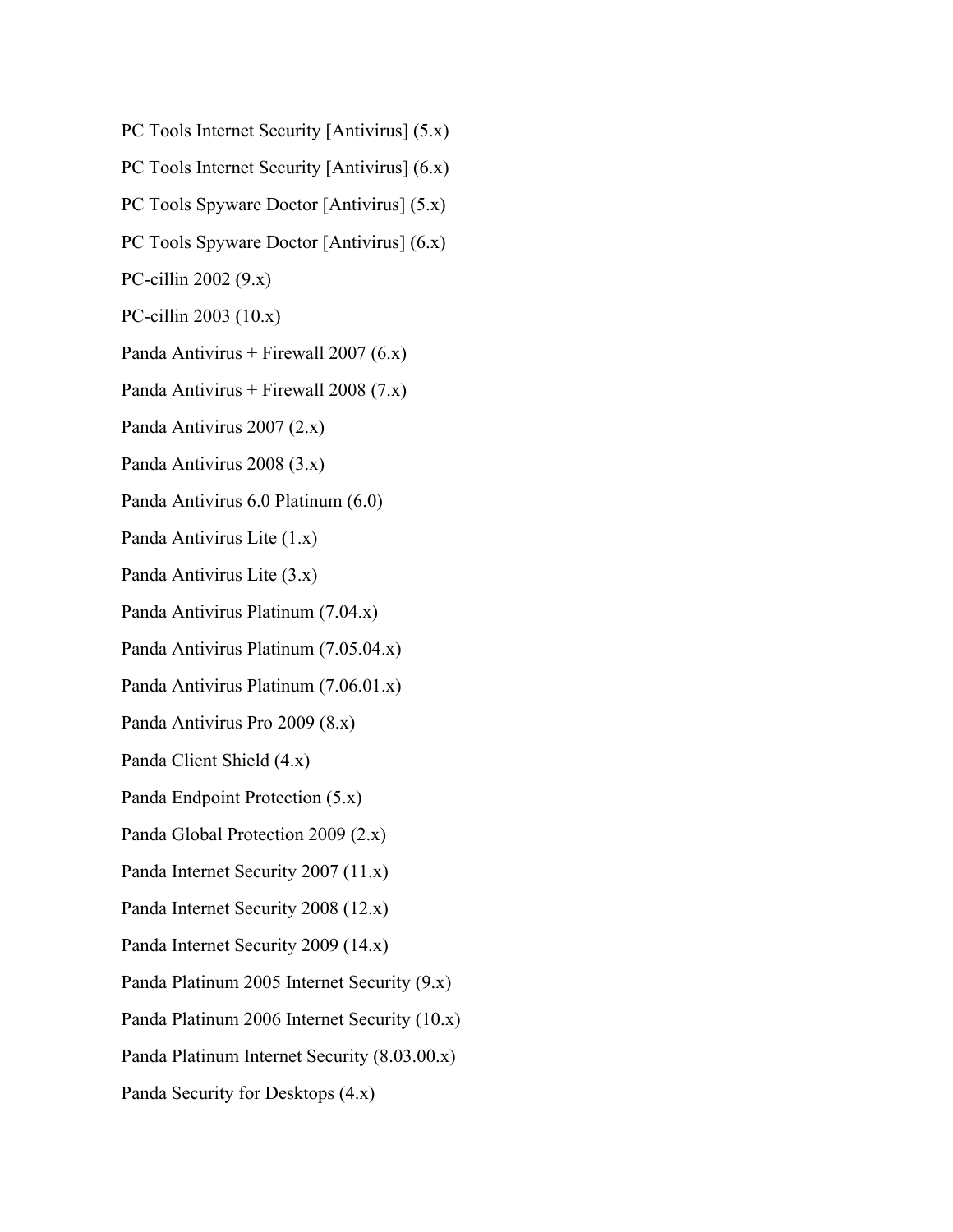Panda Titanium 2006 Antivirus + Antispyware (5.x) Panda Titanium Antivirus 2004 (3.00.00) Panda Titanium Antivirus 2004 (3.01.01.x) Panda Titanium Antivirus 2004 (3.02.02.x) Panda Titanium Antivirus 2005 (4.x) Panda TruPrevent Personal 2005 (2.x) Panda TruPrevent Personal 2006 (3.x) Parallels Internet Security (7.x) Proventia Desktop (10.x) Proventia Desktop (8.x) Proventia Desktop (9.x) Quick Heal AntiVirus Lite (9.5.x) Quick Heal AntiVirus Plus (10.x) Quick Heal AntiVirus Plus (9.5.x) Quick Heal Total Security (10.x) Quick Heal Total Security (9.5.x) Radialpoint Security Services Virus Protection (6.x) Radialpoint Security Services Virus Protection (7.x) Radialpoint Security Services Virus Protection (8.x) Radialpoint Virus Protection (5.5.x) Radialpoint Virus Protection (5.x) Rising Antivirus Network Edition (20.x) Rising Antivirus Software AV (17.x) Rising Antivirus Software AV (18.x) Rising Antivirus Software AV (19.x) Rising Antivirus Software AV (20.x) Rising Antivirus Software AV (21.x)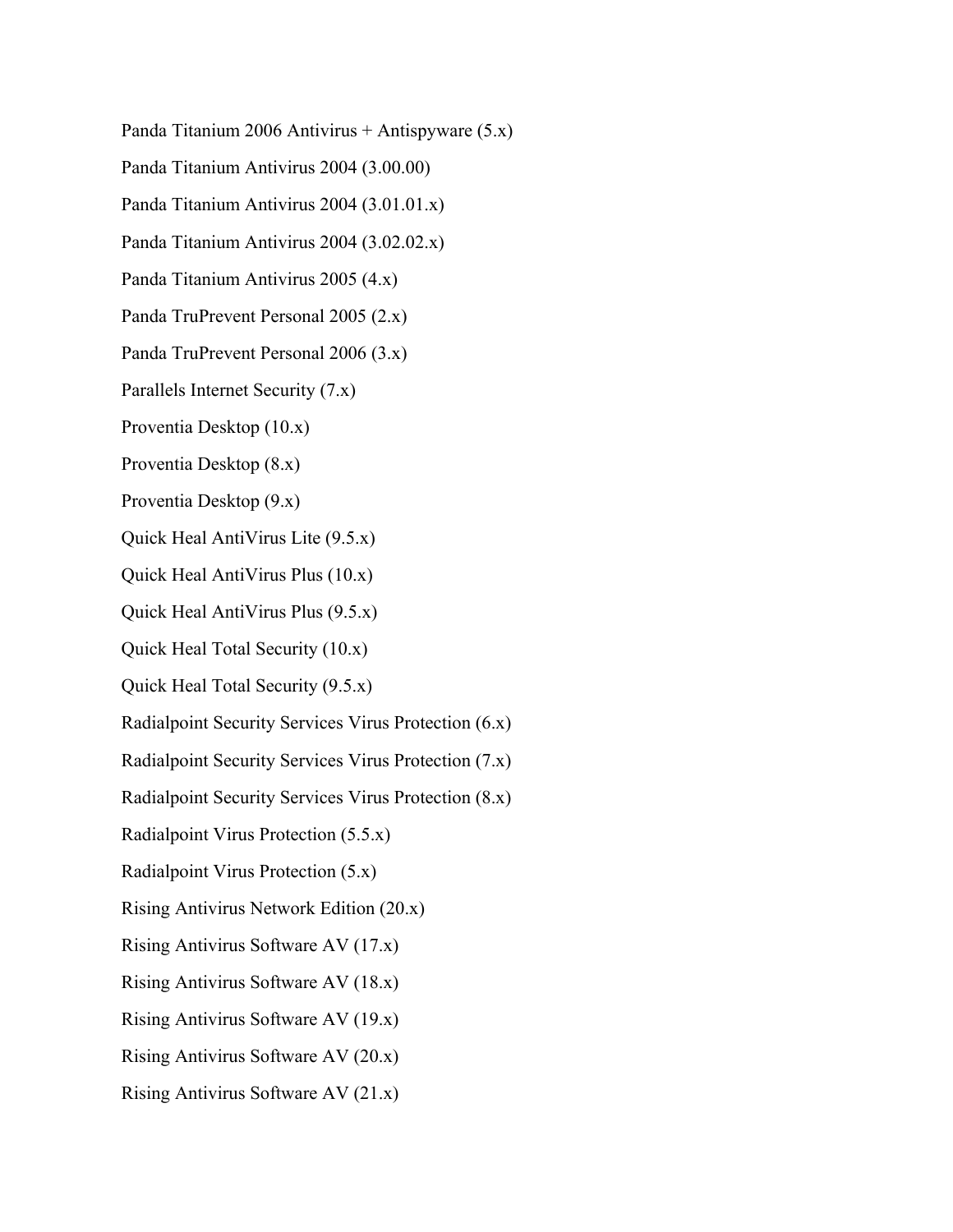SBC Yahoo! Anti-Virus (7.x)

SecureIT [Antivirus] (1.x)

Sereniti Antivirus (1.x)

ServerProtect (5.x)

Sophos Anti-Virus (3.x)

Sophos Anti-Virus (4.x)

Sophos Anti-Virus (5.x)

Sophos Anti-Virus (6.x)

Sophos Anti-Virus (7.x)

Sophos Anti-Virus version 3.80 (3.80)

Spyware Doctor [Antivirus] (5.x)

Sunbelt VIPRE Enterprise Agent (3.x)

Symantec AntiVirus (10.x)

Symantec AntiVirus (9.x)

Symantec AntiVirus Client (8.x)

Symantec AntiVirus Server (8.x)

Symantec AntiVirus Win64 (10.x)

Symantec AntiVirus 用戶端  $(8.x)$ 

Symantec Client Security (10.x)

Symantec Client Security (9.x)

Symantec Endpoint Protection (11.x)

Symantec Scan Engine (5.x)

SystemSuite 7 Professional [AntiVirus] (7.x)

SystemSuite 8 Professional [AntiVirus] (8.x)

SystemSuite 9 Professional (9.x)

Système anti-virus AVG 7.0 (7.x)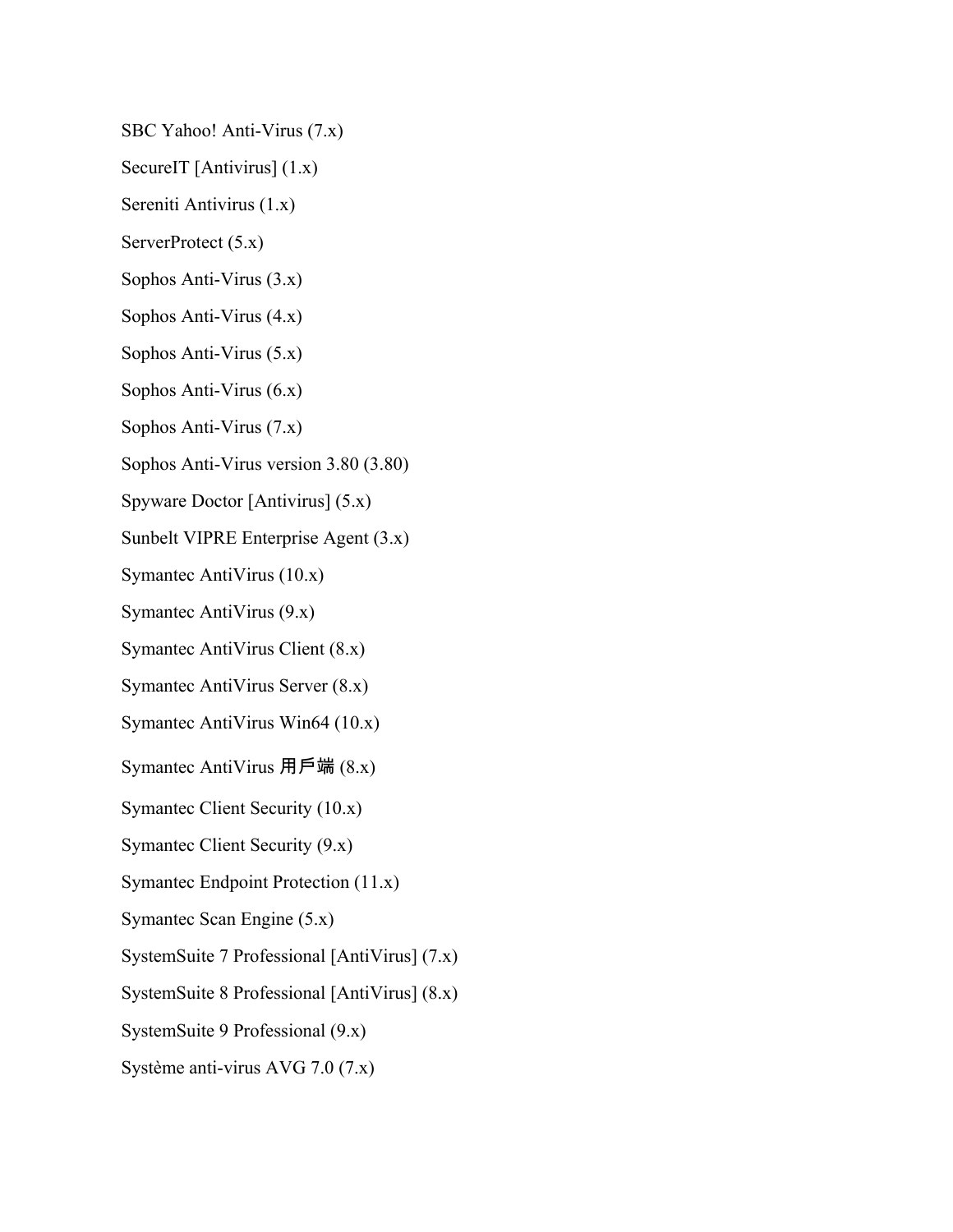Sécurité Internet d'affaires Antivirus (5.x)

TELUS security services Anti-Virus (7.x)

The River Home Network Security Suite (1.x)

ThreatFire 3.0 (3.x)

ThreatFire  $3.5 (3.5.x)$ 

ThreatFire  $4.0$  (4.x)

Total Protection for Small Business (4.7.x)

Total Protection for Small Business (4.x)

Trend Micro Anti-Virus (17.x)

Trend Micro AntiVirus (15.x)

Trend Micro AntiVirus (16.x)

Trend Micro Antivirus (11.x)

Trend Micro Client/Server Security (6.x)

Trend Micro Client/Server Security Agent (15.x)

Trend Micro Client/Server Security Agent (7.x)

Trend Micro HouseCall (1.x)

Trend Micro Internet Security (11.x)

Trend Micro Internet Security (12.x)

Trend Micro Internet Security (16.x)

Trend Micro Internet Security (17.x)

Trend Micro OfficeScan Client (5.x)

Trend Micro OfficeScan Client (6.x)

Trend Micro OfficeScan Client (7.85.x)

Trend Micro OfficeScan Client (7.x)

Trend Micro OfficeScan Client (8.x)

Trend Micro OfficeScan Corporate Edition (5.x)

Trend Micro OfficeScan Corporate Edition (6.x)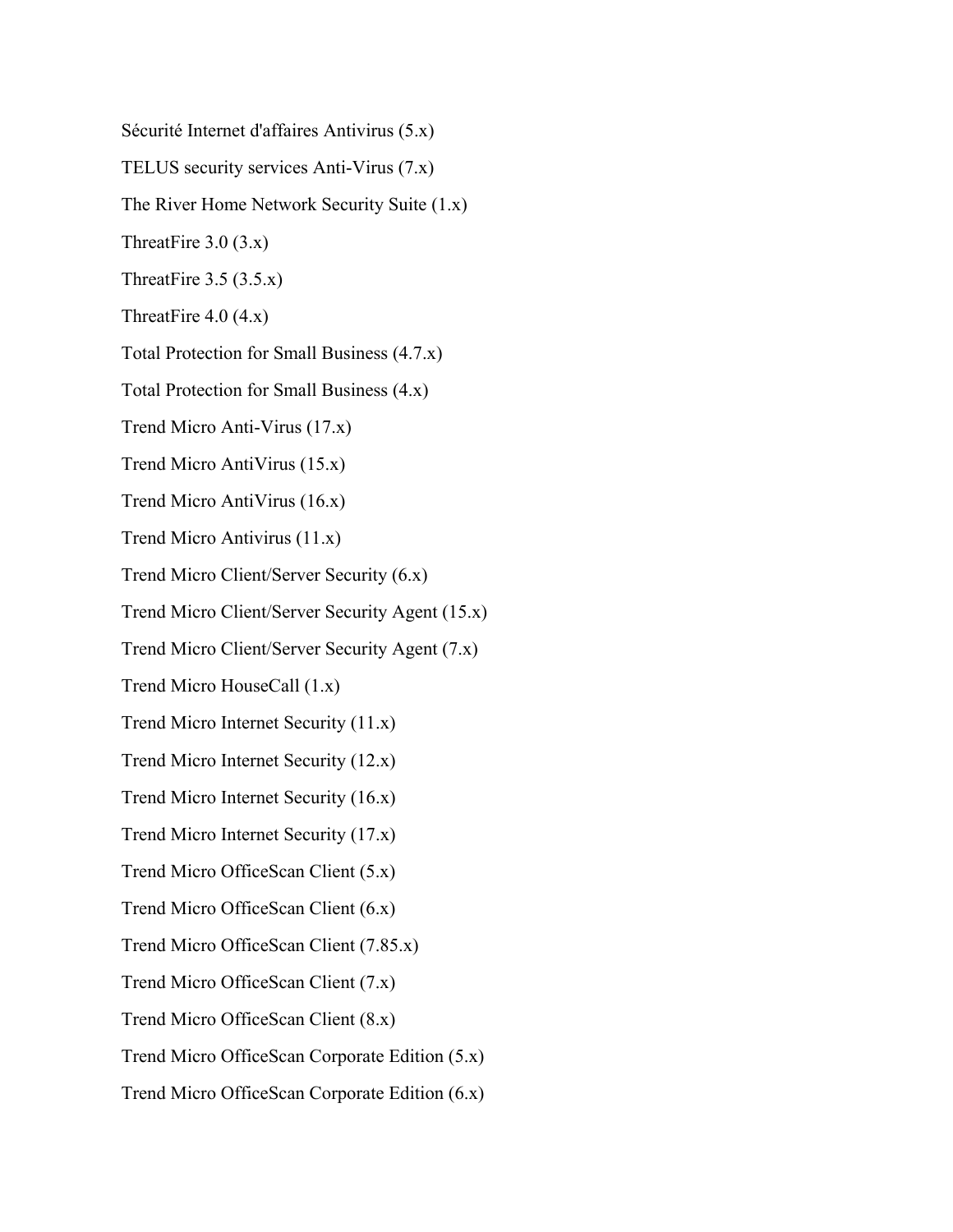Trend Micro OfficeScan Corporate Edition (7.x)

Trend Micro OfficeScan 用戶端  $(6.x)$ 

Trend Micro OfficeScan 클라이언트 (6.x)

Trend Micro OfficeScan 클라이언트 (7.x)

Trend Micro PC-cillin 2004 (11.x)

Trend Micro PC-cillin Internet Security 12 (12.x)

Trend Micro PC-cillin Internet Security 14 (14.x)

Trend Micro PC-cillin Internet Security 2005 (12.x)

Trend Micro PC-cillin Internet Security 2006 (14.x)

Trend Micro PC-cillin Internet Security 2007 (15.x)

TrustPort Antivirus (2.x)

V3 VirusBlock 2005 (6.x)

V3 ウイルスブロック (NA)

V3Pro 2004 (6.x)

VCOM Fix-It Utilities Professional 6 [AntiVirus] (6.x)

VCOM SystemSuite Professional 6 [AntiVirus] (6.x)

VIPRE Antivirus (3.x)

Vba32 Personal (3.x)

Verizon Internet Security Suite Anti-Virus (5.5.x)

Verizon Internet Security Suite Anti-Virus (5.x)

Verizon Internet Security Suite Anti-Virus (7.x)

Verizon Yahoo! Online Protection [AntiVirus] (7.x)

ViRobot Desktop (5.0.x)

ViRobot Desktop (5.x)

ViRobot Expert Ver 4.0 (2006.x)

Virus Chaser (5.x)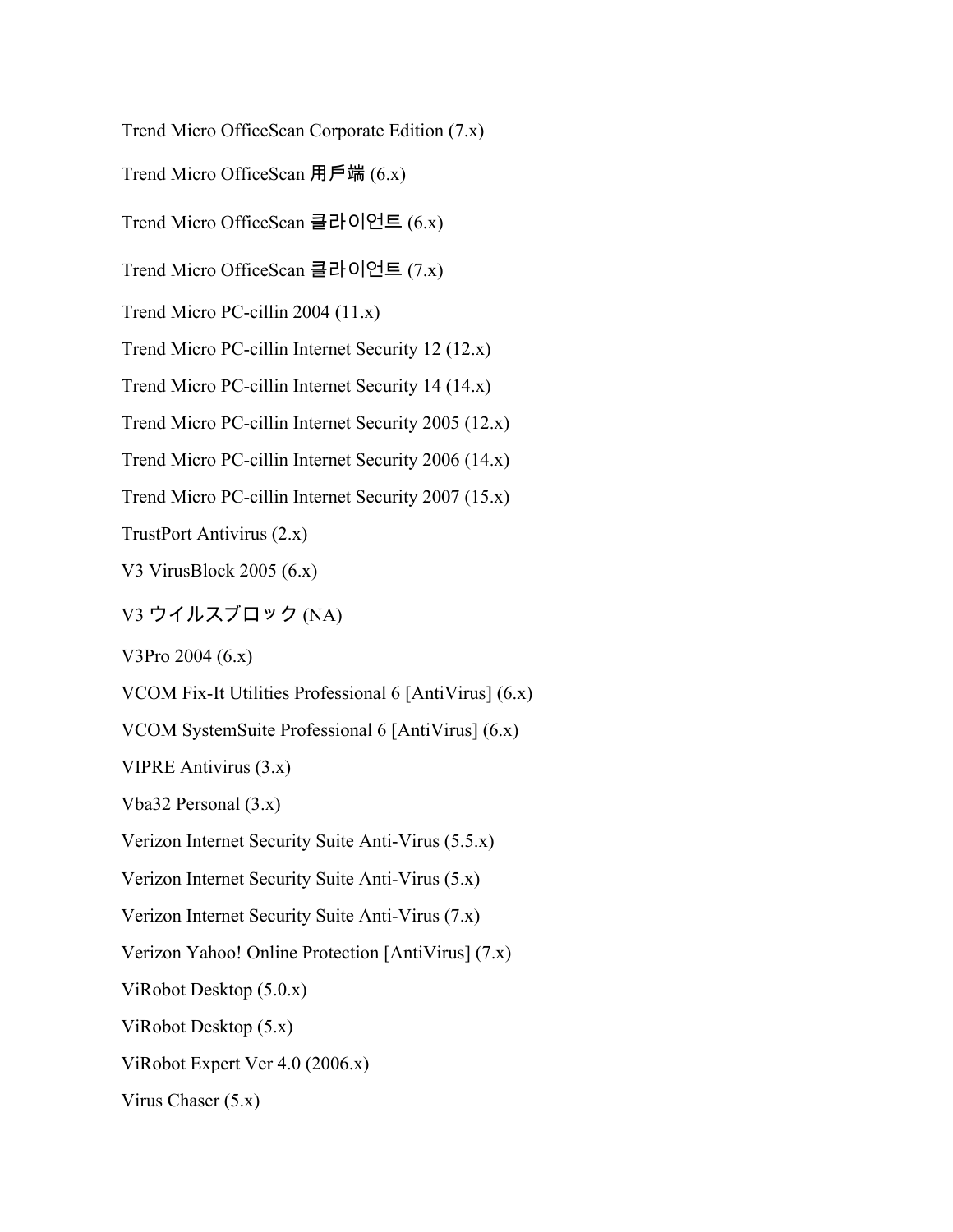VirusBuster Professional (5.x)

VirusBuster for Windows Servers (5.x)

WebAdmin Client Antivirus (3.x)

Webroot AntiVirus (6.x)

Webroot Spy Sweeper Enterprise Client with AntiVirus (4.x)

Webroot Spy Sweeper with AntiVirus (5.x)

Windows Live OneCare (1.5.x)

Windows Live OneCare (1.x)

Windows Live OneCare (2.x)

Windows OneCare Live (0.8.x)

Zero-Knowledge Systems Radialpoint Security Services Virus Protection (6.x)

ZoneAlarm (AntiVirus) (7.0.3.x)

ZoneAlarm (AntiVirus) (7.x)

ZoneAlarm Anti-virus (6.x)

ZoneAlarm Anti-virus (7.0.3.x)

ZoneAlarm Anti-virus (7.x)

ZoneAlarm Anti-virus (8.x)

ZoneAlarm Security Suite (5.x)

ZoneAlarm Security Suite (6.x)

ZoneAlarm Security Suite Antivirus (7.0.3.x)

ZoneAlarm Security Suite Antivirus (7.x)

ZoneAlarm Security Suite Antivirus (8.x)

ZoneAlarm with Antivirus (5.x)

avast! Antivirus (4.8.x)

avast! Antivirus (4.x)

avast! Antivirus (managed) (4.x)

avast! Antivirus Professional (4.8.x)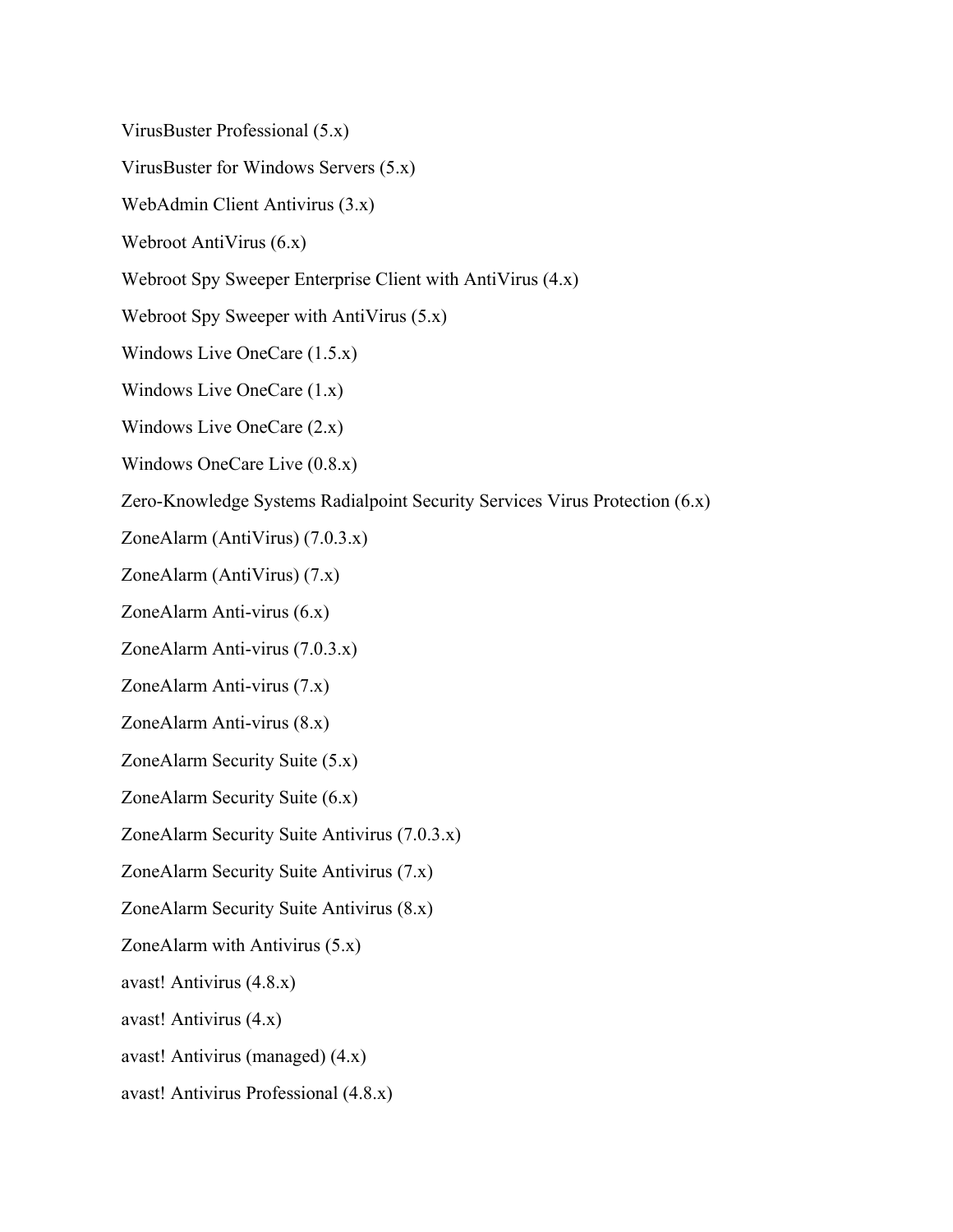avast! Antivirus Professional (4.x)

avast! Server Edition (4.x)

eEye Digital Security Blink Personal (3.x)

eEye Digital Security Blink Personal (4.x)

eEye Digital Security Blink Professional (3.x)

eEye Digital Security Blink Professional (4.x)

eScan Anti-Virus (AV) for Windows (8.x)

eScan Corporate for Windows (8.x)

eScan Internet Security for Windows (8.x)

eScan Professional for Windows (8.x)

eScan Virus Control (VC) for Windows (8.x)

eScan Virus Control (VC) for Windows (9.x)

eTrust Antivirus (6.0.x)

eTrust EZ Antivirus (6.1.x)

eTrust EZ Antivirus (6.2.x)

eTrust EZ Antivirus (6.4.x)

eTrust EZ Antivirus (7.x)

eTrust EZ Armor (6.1.x)

eTrust EZ Armor (6.2.x)

eTrust EZ Armor (7.x)

iolo AntiVirus (1.x)

ウイルスセキュリティ $(9x)$ 

ウイルスドクターVer.11 (11.x)

ウイルスバスタービジネスセキュリティサーバ (7.x)

ウイルスバスター2004 (11.x)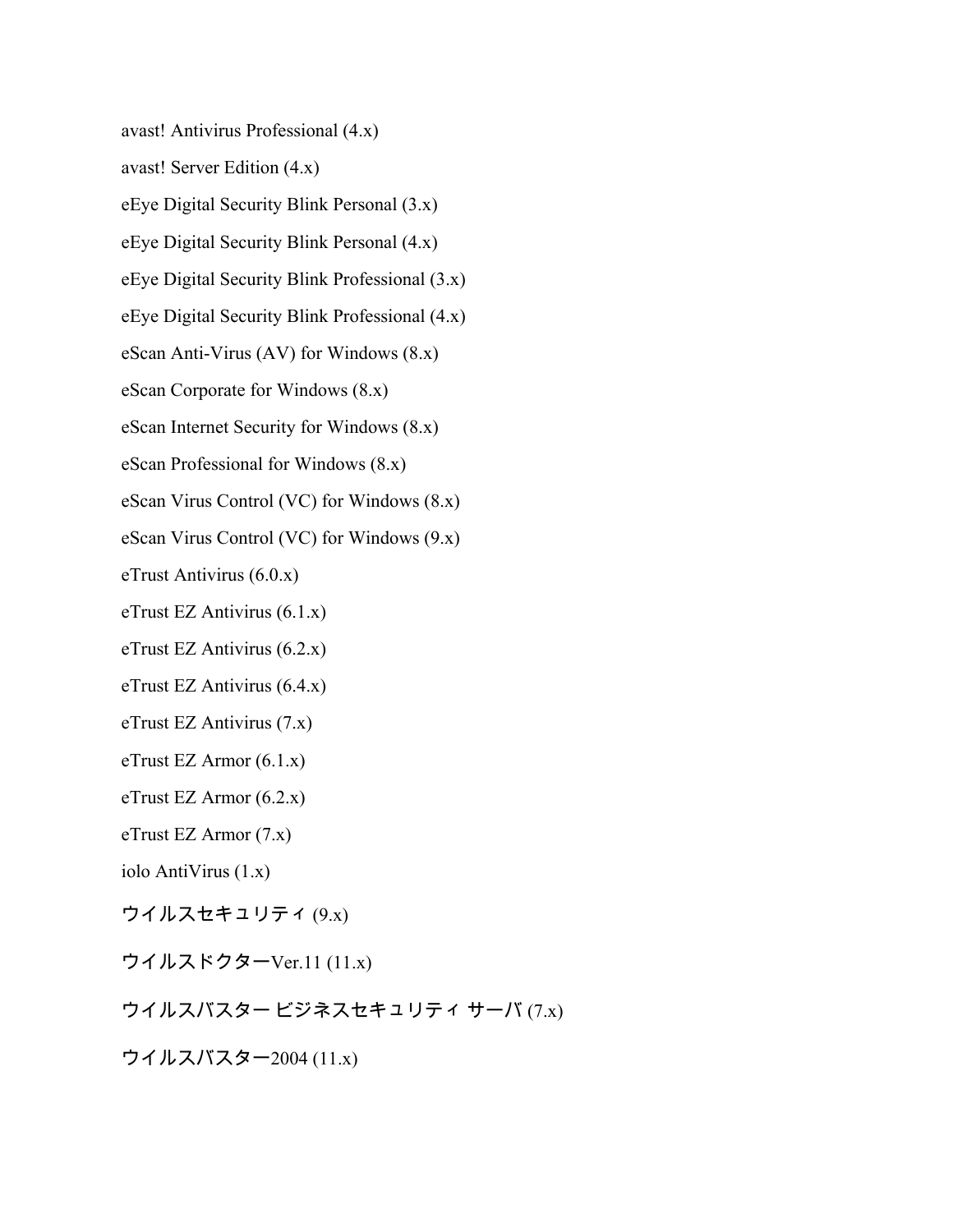ウイルスバスター2005 (12.x)

ウイルスバスター2006 (14.x)

ウイルスバスター2007 (15.x)

ウイルスバスター $2009(17.x)$ 

 $\pi$ スペルスキー アンチウイルス5 (5.0.x)

ビジネスセキュリティクライアント (15.x)

卡巴斯基互联网安全套装  $(6.x)$ 

卡巴斯基全功能安全软件  $2009(8.x)$ 

卡巴斯基反病毒 $6.0$  (6.x)

卡巴斯基反病毒 $6.0$  Windows工作站  $(6.0.x)$ 

卡巴斯基反病毒 $P$ ersonal  $(5.0.x)$ 

卡巴斯基防毒Personal (5.0.x)

江民杀毒软件 $KV2006(9.x)$ 

江民杀毒软件KV2008 (11.x)

江民杀毒软件KV2009 (12.x)

江民防毒軟體 $KV2006(9.x)$ 

瑞星杀毒软件网络版 AV (19.x)

趋势科技 PC-cillin 2006 网络安全版 (14.x)

趋势科技 PC-cillin 2007 网络安全版 (15.x)

趋势科技防毒墙网络版客户机 $(6.x)$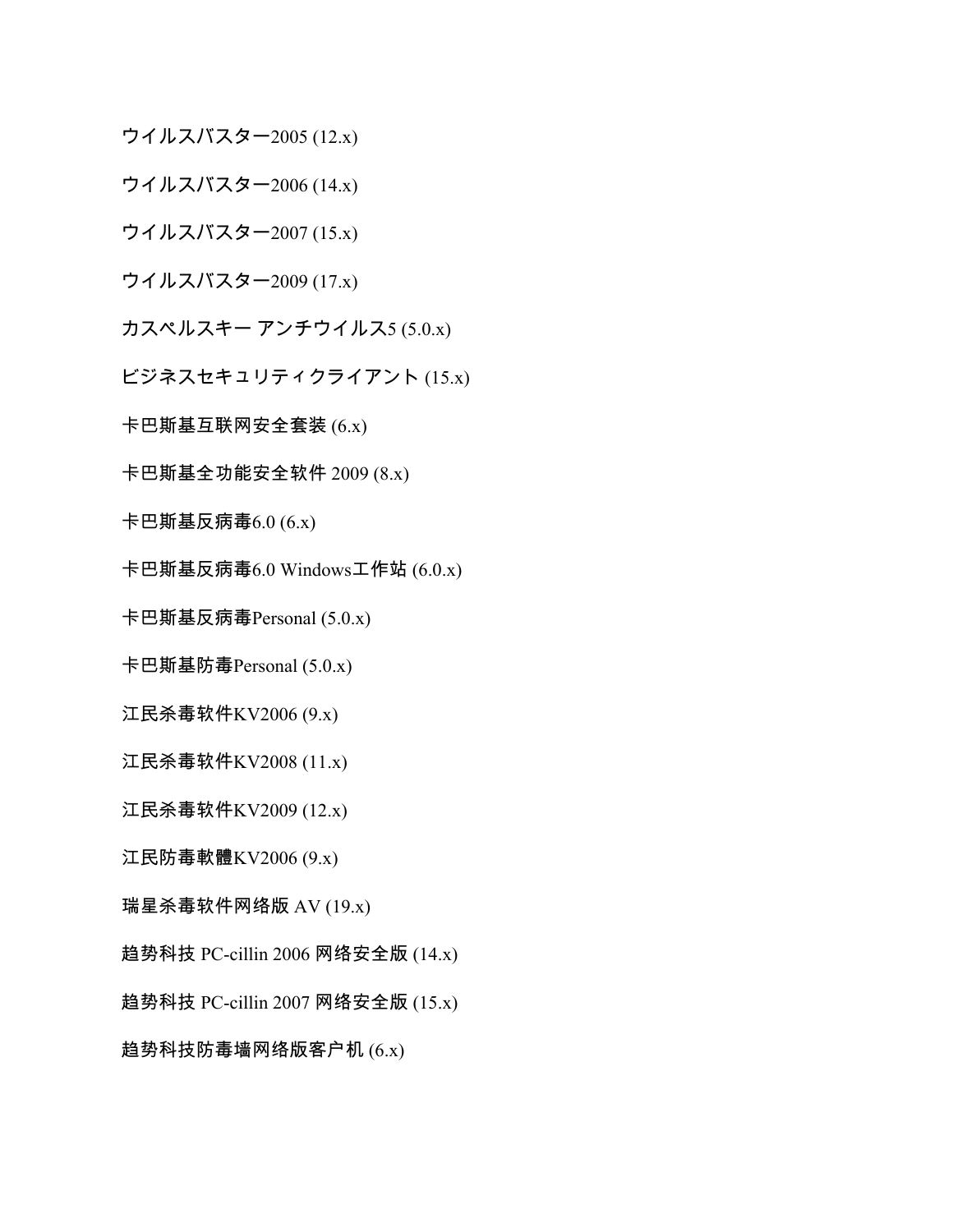趋势科技防毒墙网络版客户机 $(7.x)$ 

金山毒霸 2006 杀毒套装 (2006.x)

金山毒霸 2006 标准版 (2006.x)

金山毒霸 2008 (2008.x)

金山毒霸 2009 (2009.x)

金山毒霸杀毒套装 $(7.x)$ 

金山毒霸网络版客户端  $(2006.x)$ 

金山毒霸网络版客户端  $(2007.x)$ 

알약 (1.x)

ᩍᩌᩳᩗᩤ᩸ᩗᩚᩊ Corp.ᩒᩱᩌᩋ᩷ᩞ (6.x)

ᩍᩌᩳᩗᩤ᩸ᩗᩚᩊ Corp.ᩒᩱᩌᩋ᩷ᩞ (7.x)

## **ANTI-SPYWARE PRODUCTS:**

Product Name

 $360$ 安全卫士 (4.x)

 $360$ 安全卫士 (5.x)

AOL Safety and Security Center Spyware Protection (2.0.x)

AOL Safety and Security Center Spyware Protection (2.1.x)

AOL Safety and Security Center Spyware Protection (2.2.x)

AOL Safety and Security Center Spyware Protection (2.3.x)

AOL Safety and Security Center Spyware Protection (2.x)

AOL Spyware Protection (1.x)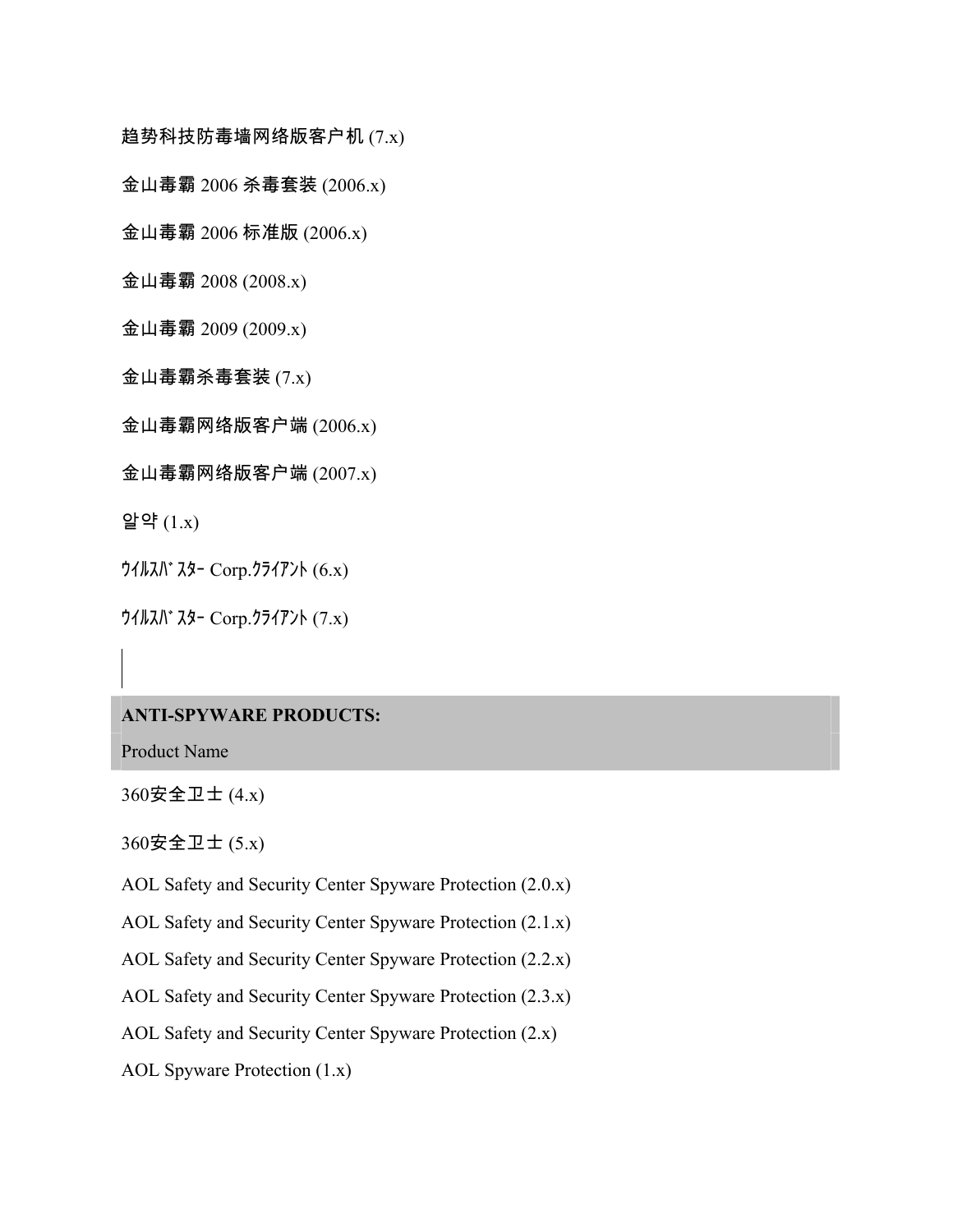AOL Spyware Protection (2.x)

AVG 8.0 [AntiSpyware] (8.x)

AVG Anti-Malware [AntiSpyware] (7.x)

AVG Anti-Spyware 7.5 (7.x)

AVG Anti-Virus Free [AntiSpyware] (8.x)

Active Virus Shield (6.x)

Ad-Aware  $(8.x)$ 

Ad-Aware 2007 (7.x)

Ad-Aware 2007 Professional (7.x)

Ad-Aware SE Personal (1.x)

Ad-Aware SE Professional (1.x)

Ad-aware 6 Professional (6.x)

AhnLab SpyZero 2.0 (2.x)

AhnLab SpyZero 2007 (3.x)

AhnLab V3 Internet Security 2007 Platinum AntiSpyware (7.x)

AhnLab V3 Internet Security 2008 Platinum AntiSpyware (7.x)

AhnLab V3 Internet Security 7.0 Platinum Enterprise AntiSpyware (7.x)

Aliant Business Security Suite Anti-Spyware (6.x)

Aliant Business Security Suite Anti-Spyware (7.x)

Aliant Security Services Anti-Spyware (7.x)

Aluria Security Center AntiSpyware (1.x)

Anonymizer Anti-Spyware (1.x)

Anonymizer Anti-Spyware (3.x)

Avira AntiVir Personal - Free Antivirus (9.x)

Avira AntiVir Personal – Free Antivirus (8.x)

Avira AntiVir PersonalEdition Premium (7.x)

Avira AntiVir Premium (9.x)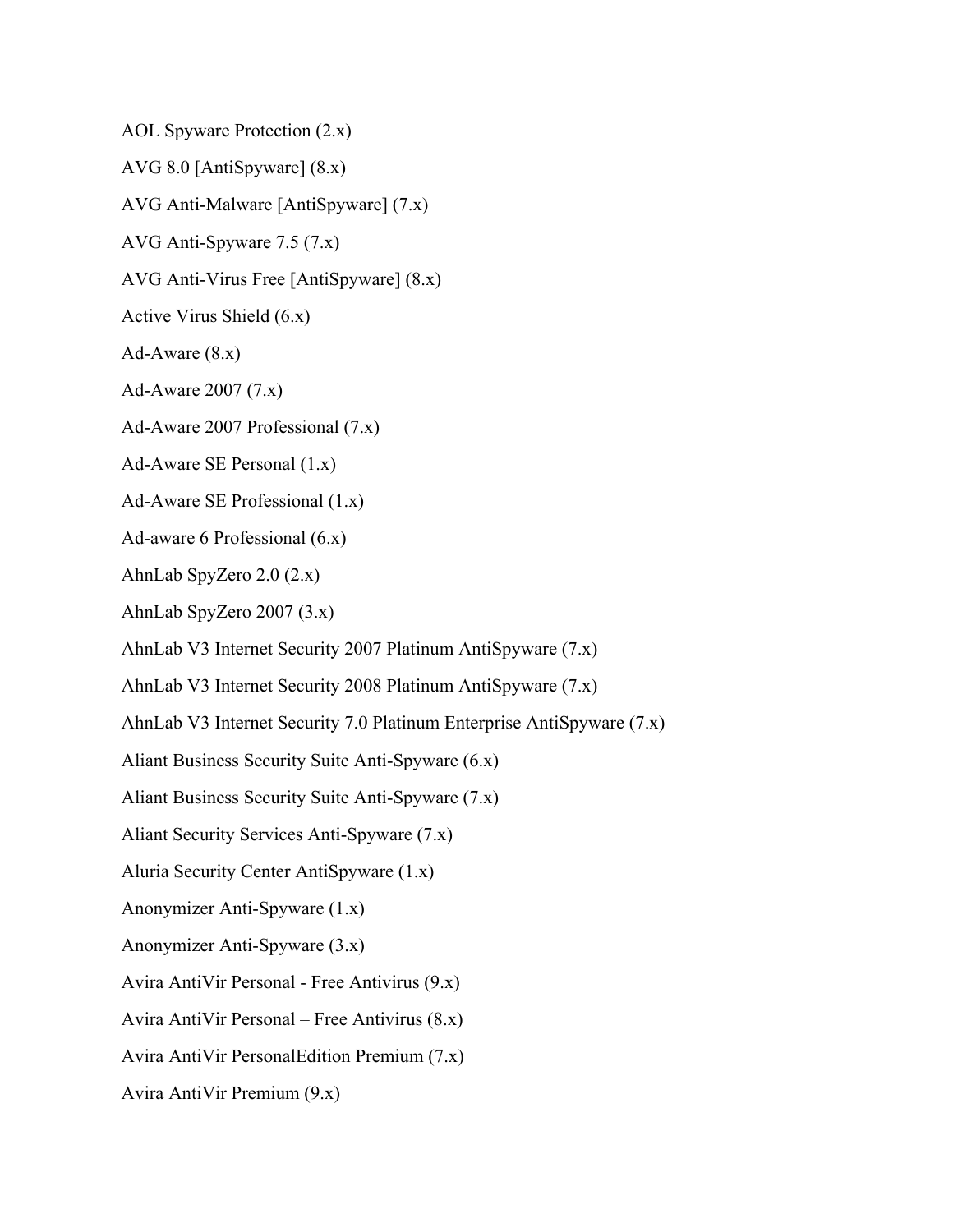Avira AntiVir Professional (8.x)

Avira AntiVir Professional (9.x)

Avira AntiVir Windows Workstation (7.x)

Avira Premium Security Suite (7.x)

Avira Premium Security Suite (8.x)

Avira Premium Security Suite (9.x)

Bazooka Scanner (1.x)

BellSouth Internet Security Anti-Spyware (5.x)

BitDefender 8 Professional Plus (8.x)

BitDefender 9 Antispyware (9.x)

BitDefender 9 Internet Security AS (9.x)

BitDefender 9 Internet Security AntiVirus (9.x)

BitDefender 9 Professional Plus (9.x)

BitDefender 9 Standard (9.x)

BitDefender Antivirus 2008 (11.x)

BitDefender Antivirus Plus v10 AS (10.x)

BitDefender Antivirus v10 AS (10.x)

BitDefender Internet Security 2008 (11.x)

BitDefender Internet Security 2009 (12.x)

BitDefender Internet Security v10 AS (10.x)

BitDefender Total Security 2008 (11.x)

BitDefender Total Security 2009 (12.x)

BullGuard  $7.0$   $(7.x)$ 

BullGuard 8.0 (8.x)

BullGuard Gamers Edition (8.x)

Bullguard Internet Security Suite (8.x)

CA Yahoo! Anti-Spy (2.x)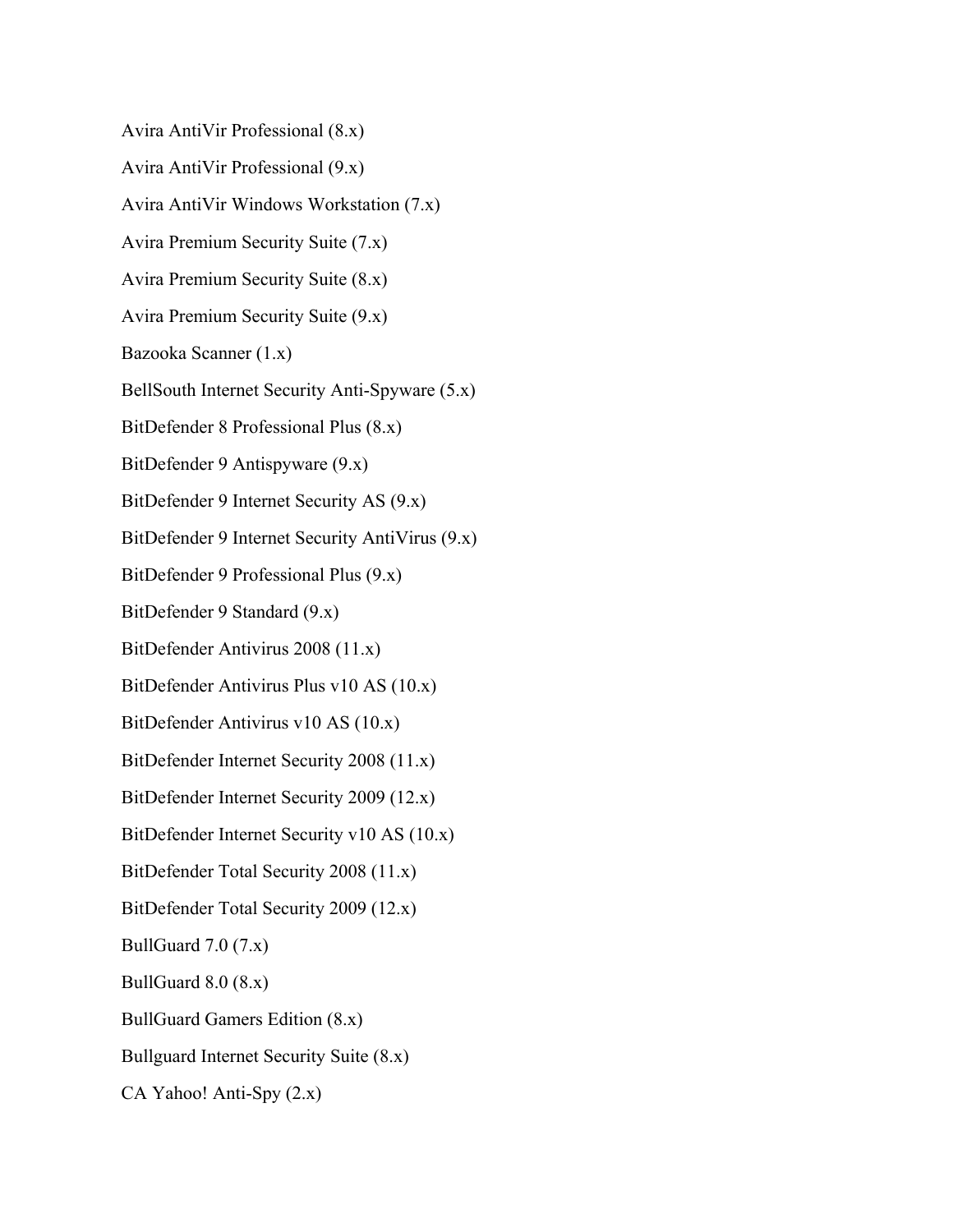CA eTrust Internet Security Suite AntiSpyware (10.x) CA eTrust Internet Security Suite AntiSpyware (11.x) CA eTrust Internet Security Suite AntiSpyware (5.x) CA eTrust Internet Security Suite AntiSpyware (8.x) CA eTrust Internet Security Suite AntiSpyware (9.x) CA eTrust PestPatrol (5.x) CA eTrust PestPatrol Anti-Spyware (8.x) CA eTrust PestPatrol Anti-Spyware Corporate Edition (5.x) CA eTrustITM Agent (AntiSpyware) (8.x) Command Anti-Malware (5.x) Comodo AntiVirus Beta (2.x) CounterSpy Enterprise Agent (1.8.x) CounterSpy Enterprise Agent (2.0.x) Cox High Speed Internet Security Suite (3.x) ESET NOD32 Antivirus (3.x) ESET Smart Security (3.x) EarthLink Protection Control Center AntiSpyware (1.x) EarthLink Protection Control Center AntiSpyware (2.x) EarthLink Protection Control Center AntiSpyware (3.x) F-Secure (AntiSpyware) (7.x) F-Secure Anti-Virus (AntiSpyware) (8.x) F-Secure Internet Security (AntiSpyware) (7.x) F-Secure Internet Security (AntiSpyware) (8.x) F-Secure Internet Security 2006 Beta (6.x) Fix-It Utilities 7 Professional [AntiSpyware] (7.x) Fix-It Utilities 8 Professional [AntiSpyware] (8.x) Forfait sécurité d'affaires Anti-espions (6.x)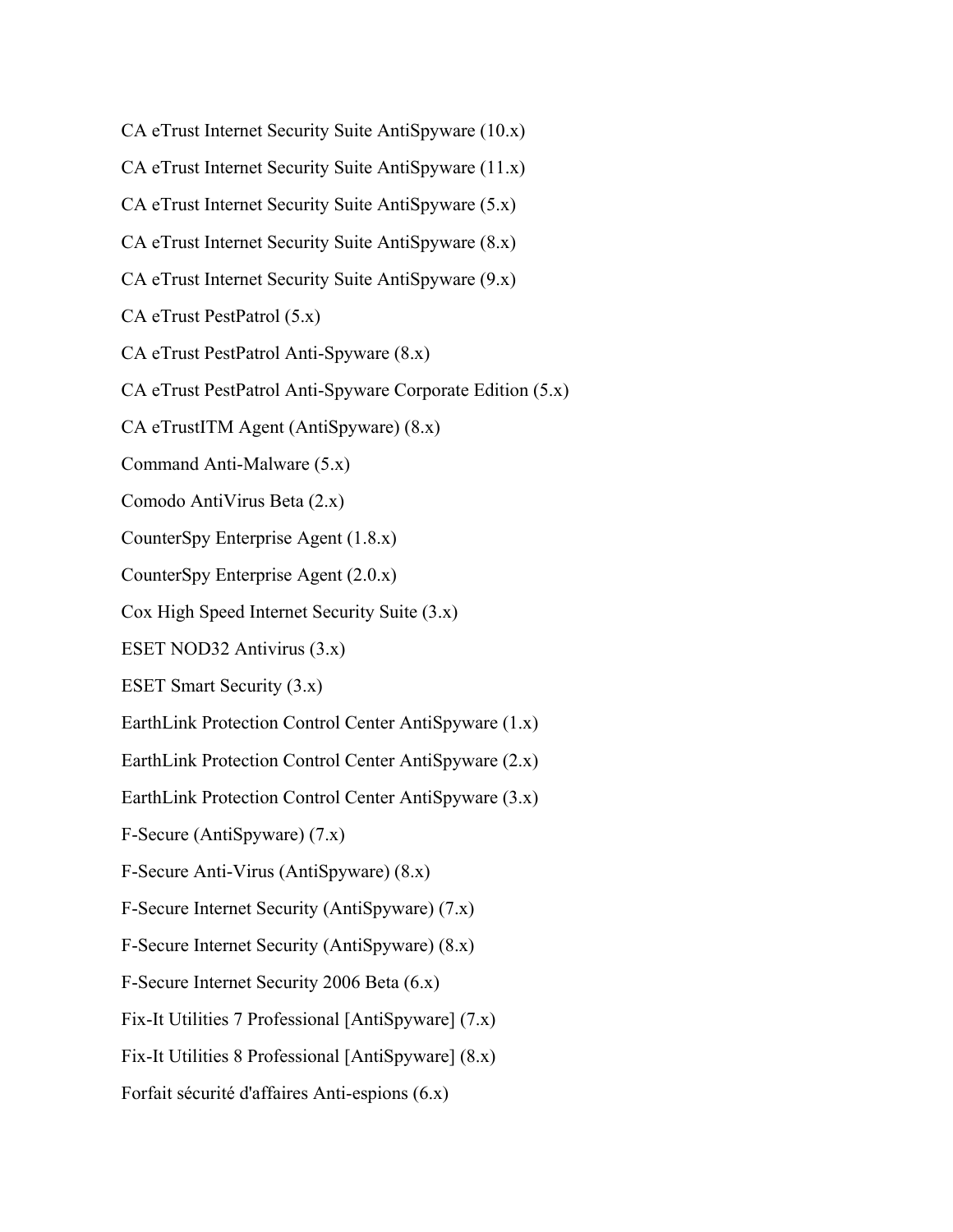FortiClient Consumer Edition (3.x)

Gestionnaire de sécurité Affaires d'Aliant Anti-Espion (6.x)

Gestionnaire de sécurité Affaires d'Aliant Anti-espion (7.x)

Gestionnaire de sécurité d'Aliant Anti-espion (7.x)

Integrity Agent (6.x)

Javacool SpywareBlaster (4.x)

K7 Total Security (9.x)

Kaspersky Anti-Virus 2006 Beta (6.0.x)

Kaspersky Anti-Virus 6.0 (6.x)

Kaspersky Anti-Virus 6.0 Beta (6.x)

Kaspersky Anti-Virus 7.0 (7.x)

Kaspersky Anti-Virus for Windows Workstations (6.x)

Kaspersky Internet Security (6.x)

Kaspersky Internet Security 7.0 (7.x)

Kingsoft AntiSpyware 2007 Free (2007.x)

Kingsoft Internet Security [AntiSpyware] (7.x)

Lavasoft Ad-Aware 2008 (7.x)

Lavasoft Ad-Aware 2008 Professional (7.x)

Malwarebytes Anti-Malware (1.x)

McAfee Anti-Spyware Enterprise Module (8.0.0.x)

McAfee AntiSpyware (1.5.x)

McAfee AntiSpyware (1.x)

McAfee AntiSpyware (2.0.x)

McAfee AntiSpyware (2.x)

McAfee AntiSpyware Enterprise (8.x)

McAfee AntiSpyware Enterprise Module (8.5.x)

McAfee AntiSpyware Enterprise Module (8.7.x)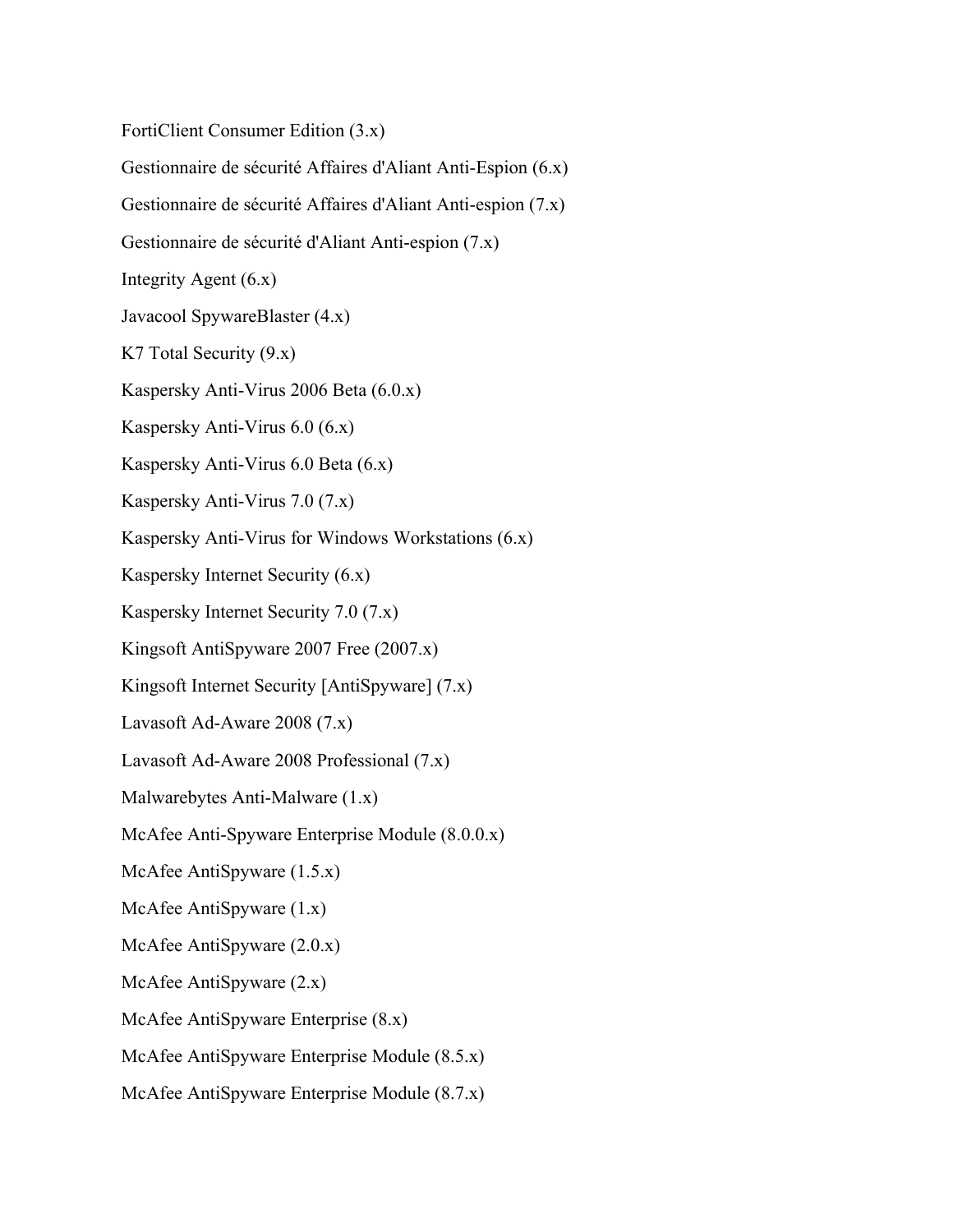McAfee Internet Security 6.0 (8.x)

McAfee VirusScan (10.x)

McAfee VirusScan AS (11.x)

McAfee VirusScan AS (12.x)

McAfee VirusScan AS (13.x)

McAfee VirusScan Enterprise (7.0.0.x)

McAfee VirusScan Enterprise (7.1.0.x)

McAfee VirusScan Enterprise (7.5.0.x)

McAfee VirusScan Enterprise (8.0.0.x)

McAfee VirusScan Enterprise (8.7.x)

McAfee VirusScan Enterprise (8.x)

Microsoft AntiSpyware (1.x)

Microsoft Forefront Client Security (1.5.x)

NOD32 antivirus system (2.x)

NOD32 antivirus system (NA)

 $NOD32$ アンチウイルス(2.x)

NOD32防毒系統 (2.x)

 $NOD32$ 防毒系统 $(2.x)$ 

Norman Virus Control (5.x)

Norman Virus Control (6.x)

Norman Virus Control (7.x)

Norton 360 (Symantec Corporation) (1.x)

Norton 360 (Symantec Corporation) (2.x)

Norton 360 [AntiSpyware] (3.x)

Norton AntiVirus (14.x)

Norton AntiVirus (15.x)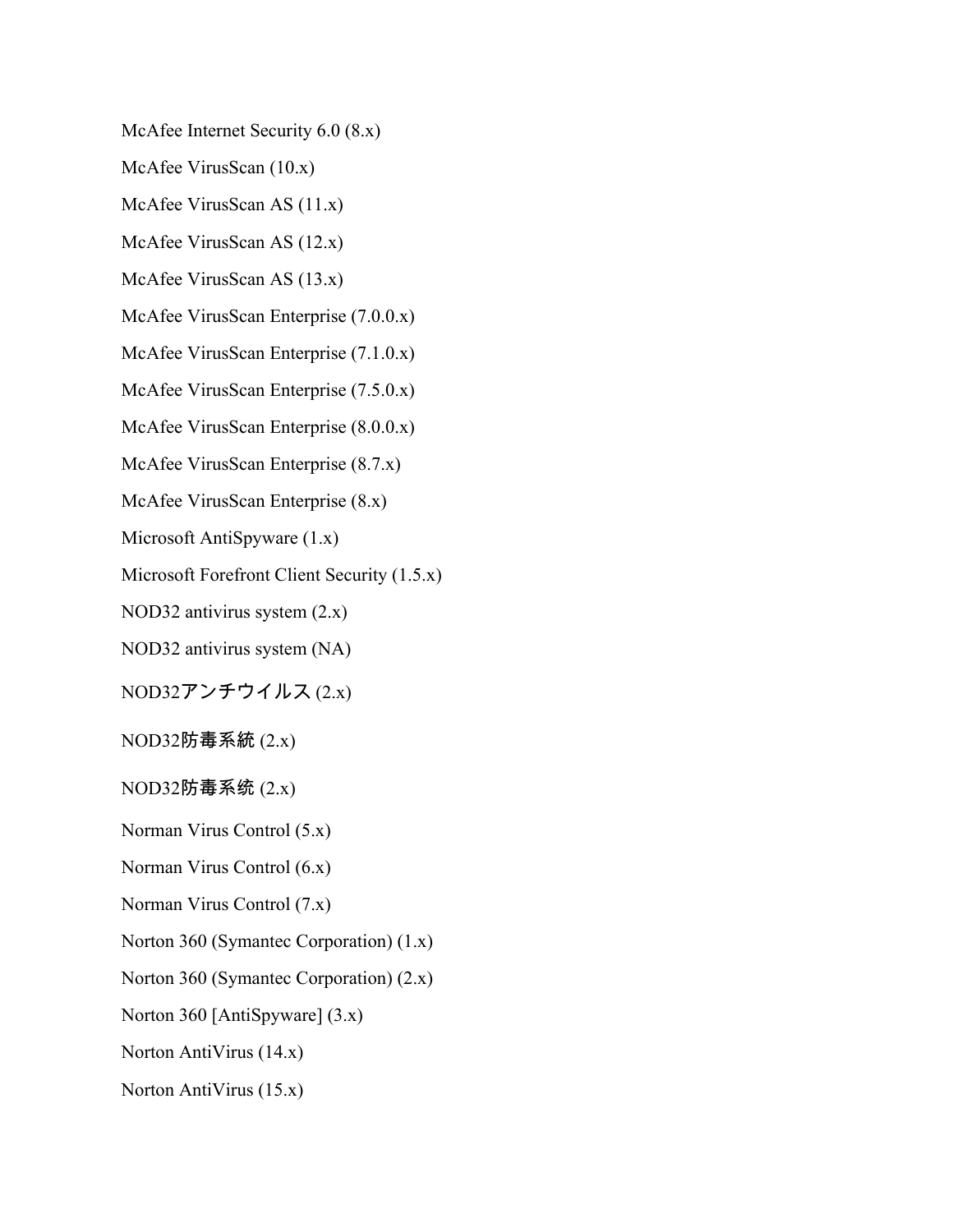Norton AntiVirus 2006 (12.0.x)

Norton AntiVirus [AntiSpyware] (16.x)

Norton Internet Security (7.x)

Norton Internet Security (8.0.x)

Norton Internet Security (8.x)

Norton Internet Security (9.x)

Norton Internet Security (Symantec Corporation) (10.x)

Norton Internet Security AntiSpyware (15.x)

Norton Internet Security [AntiSpyware] (16.x)

Norton Spyware Scan (2.x)

Omniquad Total Security (2.0.x)

Omniquad Total Security (3.0.x)

Outpost Firewall Pro 2008 [AntiSpyware] (6.x)

PC Tools AntiVirus 2.0 (2.x)

PC Tools AntiVirus 2007 (3.1.x)

PC Tools AntiVirus 2007 (3.x)

PC Tools AntiVirus 2008 (4.x)

PC Tools AntiVirus 2008 (5.x)

PC Tools Internet Security [Antispyware] (5.x)

PC Tools Internet Security [Antispyware] (6.x)

PC Tools Spyware Doctor (5.x)

PC Tools Spyware Doctor (6.x)

Panda Platinum 2006 Internet Security (10.x)

Panda Security for Desktops (4.x)

Panda Titanium 2006 Antivirus + Antispyware (5.x)

Panda Titanium 2006 Antivirus + Antispyware [AntiSpyware] (5.x)

Panda TruPrevent Personal 2006 (3.x)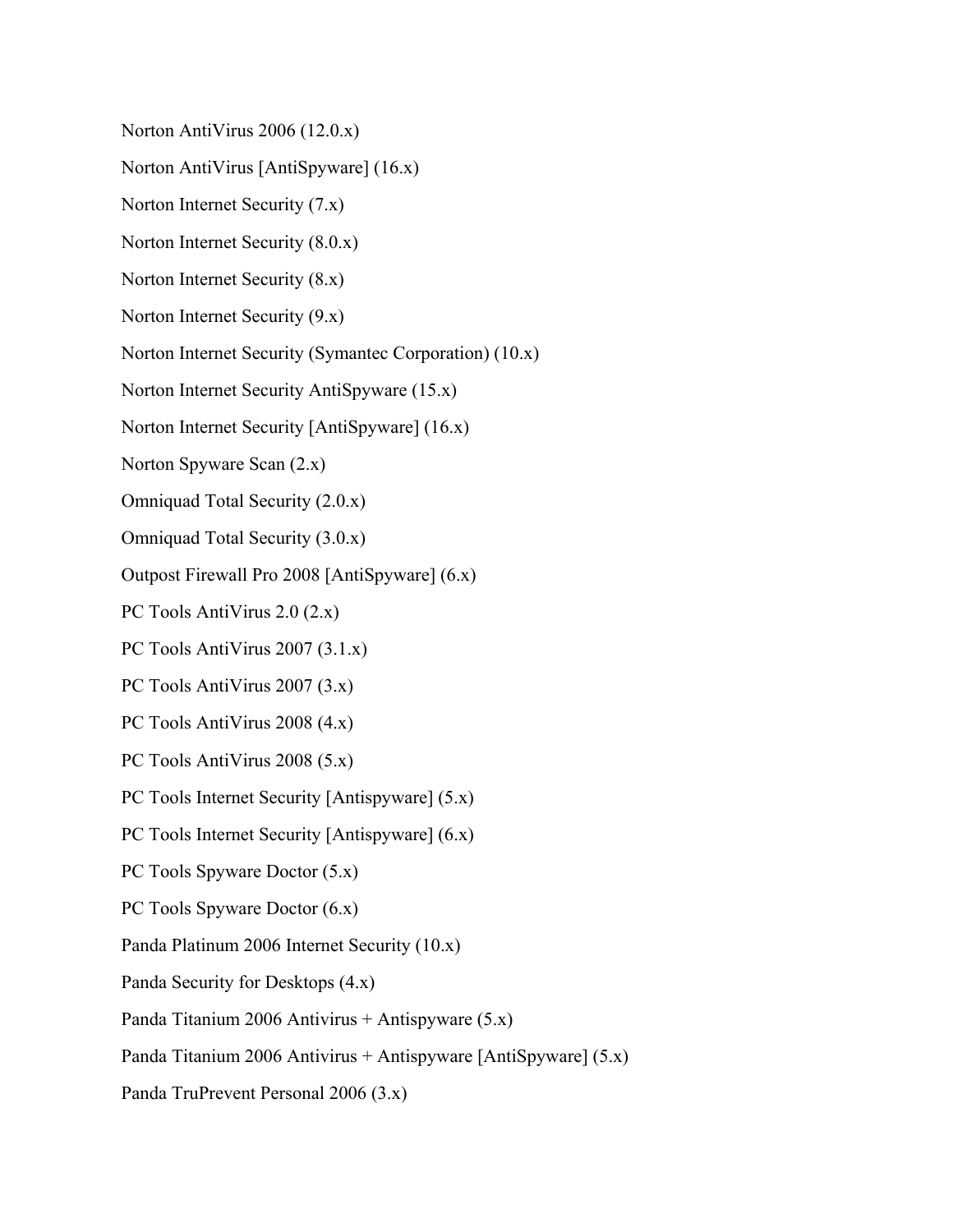Parallels Internet Security (7.x)

PestPatrol Corporate Edition (4.x)

PestPatrol Standard Edition (Evaluation) (4.x)

Prevx 2.0 Agent  $(1.x)$ 

Prevx Home  $(2.x)$ 

Prevx1 $(1.x)$ 

Prevx1 $(2.x)$ 

Primary Response SafeConnect (2.x)

Proventia Desktop (10.x)

Proventia Desktop (8.x)

Proventia Desktop (9.x)

Quick Heal AntiVirus Plus [AntiSpyware] (10.x)

Quick Heal Total Security [AntiSpyware] (10.x)

Radialpoint Security Services Spyware Protection (6.x)

Radialpoint Security Services Spyware Protection (7.x)

Radialpoint Security Services Spyware Protection (8.x)

Radialpoint Spyware Protection (5.x)

SBC Yahoo! Applications (2005.x)

STOPzilla (5.x)

SUPERAntiSpyware Free Edition (4.x)

SUPERAntiSpyware Professional (4.x)

SecureIT [AntiSpyware] (1.x)

Sereniti Antispyware (1.x)

Spy Emergency 2008 (5.x)

Spy Killer (5.x)

Spy Sweeper  $(3.x)$ 

Spy Sweeper  $(4.x)$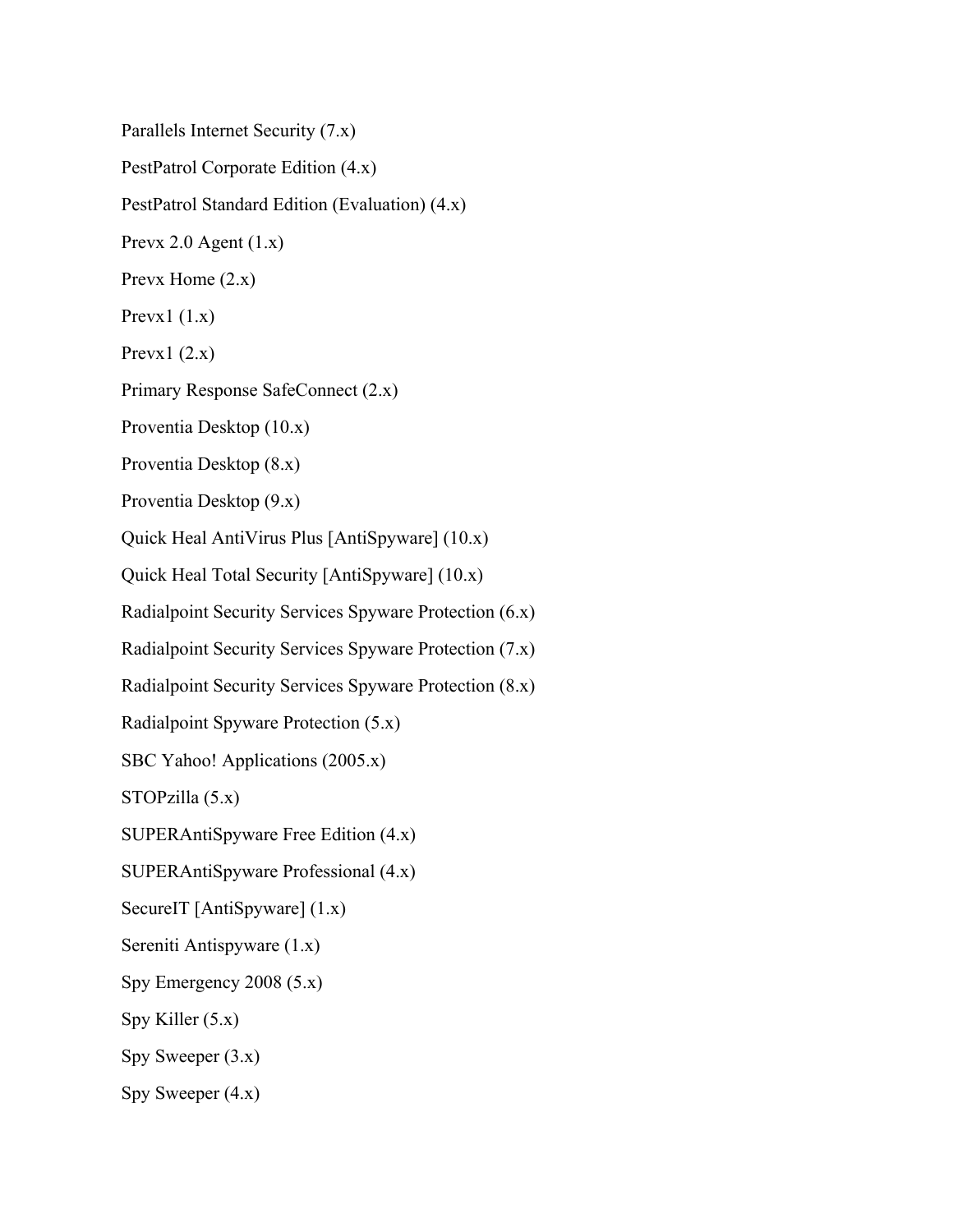Spy Sweeper  $(5.0.x)$ 

Spy Sweeper  $(5.x)$ 

Spy Sweeper  $(6.x)$ 

SpyCatcher Express (4.x)

Spyware Begone (4.x)

Spyware Begone (6.x)

Spyware Begone (8.x)

Spyware Begone Free Scan (7.x)

Spyware Begone V7.30 (7.30.x)

Spyware Begone V7.40 (7.40.x)

Spyware Begone V7.95 (7.95.x)

Spyware Begone V8.20 (8.20.x)

Spyware Begone V8.25 (8.25.x)

Spyware Begone! Version 9 (9.x)

Spyware Doctor (4.x)

Spyware Doctor (5.x)

Spyware Doctor 3.0 (3.x)

Spyware Doctor 3.1 (3.x)

Spyware Doctor 3.2 (3.x)

Spyware Doctor 3.5 (3.x)

Spyware Doctor 3.8 (3.x)

Spyware Doctor [AntiSpyware] (5.x)

SpywareBlaster v3.1 (3.1.x)

SpywareBlaster v3.2 (3.2.x)

SpywareBlaster v3.3 (3.3.x)

SpywareBlaster v3.4 (3.4.x)

SpywareBlaster v3.5.1 (3.5.x)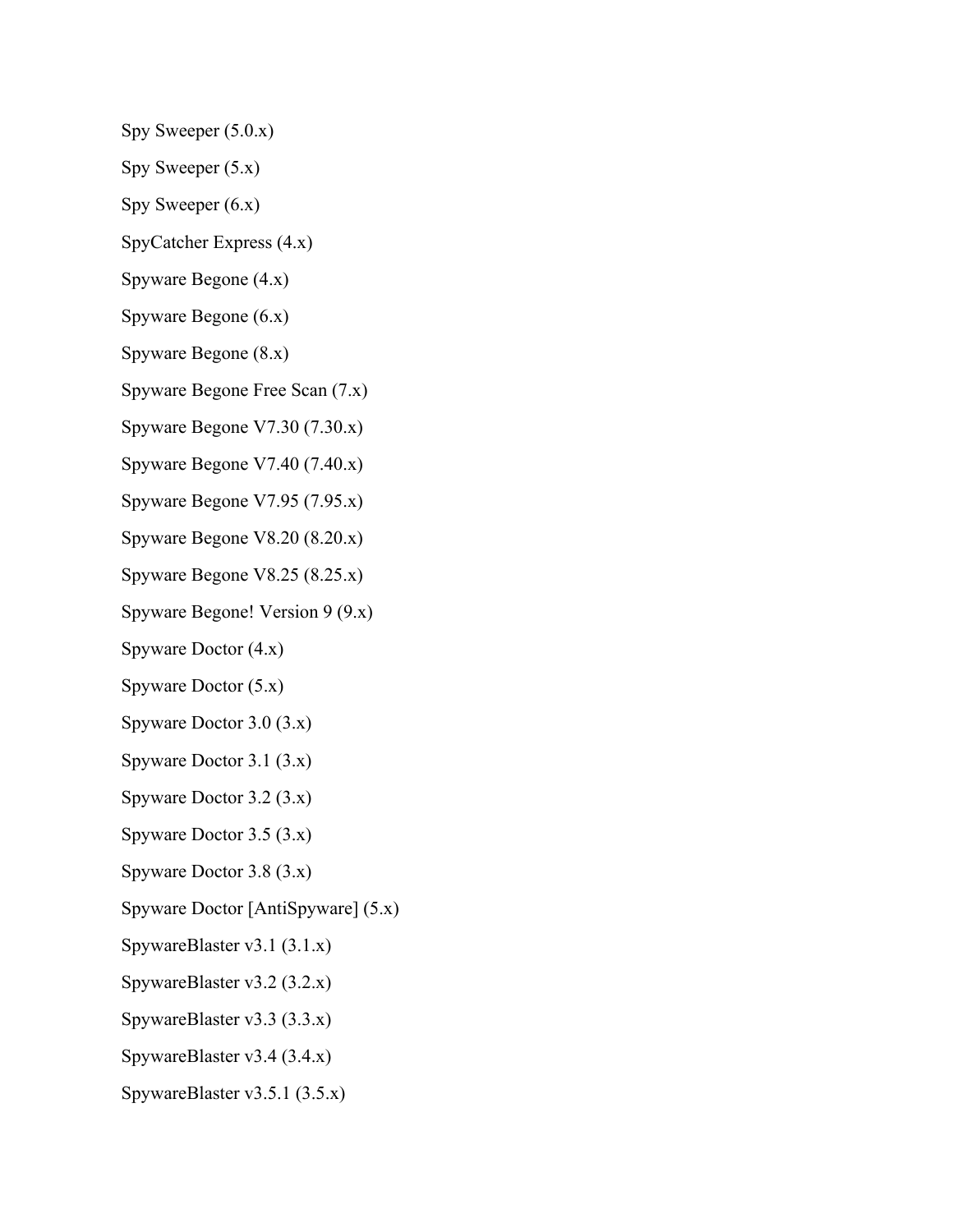Sunbelt CounterSpy (1.x)

Sunbelt CounterSpy (2.x)

Symantec AntiVirus (10.x)

Symantec AntiVirus (9.x)

Symantec AntiVirus Win64 (10.x)

Symantec Client Security (10.x)

Symantec Client Security (9.x)

Symantec Endpoint Protection (11.x)

SystemSuite 7 Professional [AntiSpyware] (7.x)

SystemSuite 8 Professional [AntiSpyware] (8.x)

SystemSuite 9 Professional (9.x)

Sécurité Internet d'affaires Anti-espion (5.x)

TELUS security services Anti-Spyware (7.x)

The River Home Network Security Suite Antispyware (1.x)

ThreatFire  $3.0$  (3.x)

ThreatFire  $3.5 (3.5.x)$ 

ThreatFire  $4.0$  (4.x)

Total Protection for Small Business (4.7.x)

Total Protection for Small Business (4.x)

Trend Micro Anti-Spyware (3.5.x)

Trend Micro Anti-Spyware (3.x)

Trend Micro AntiVirus (15.x)

Trend Micro HouseCall (1.x)

Trend Micro Internet Security (12.x)

Trend Micro Internet Security (16.x)

Trend Micro Internet Security (17.x)

Trend Micro OfficeScan Client (7.85.x)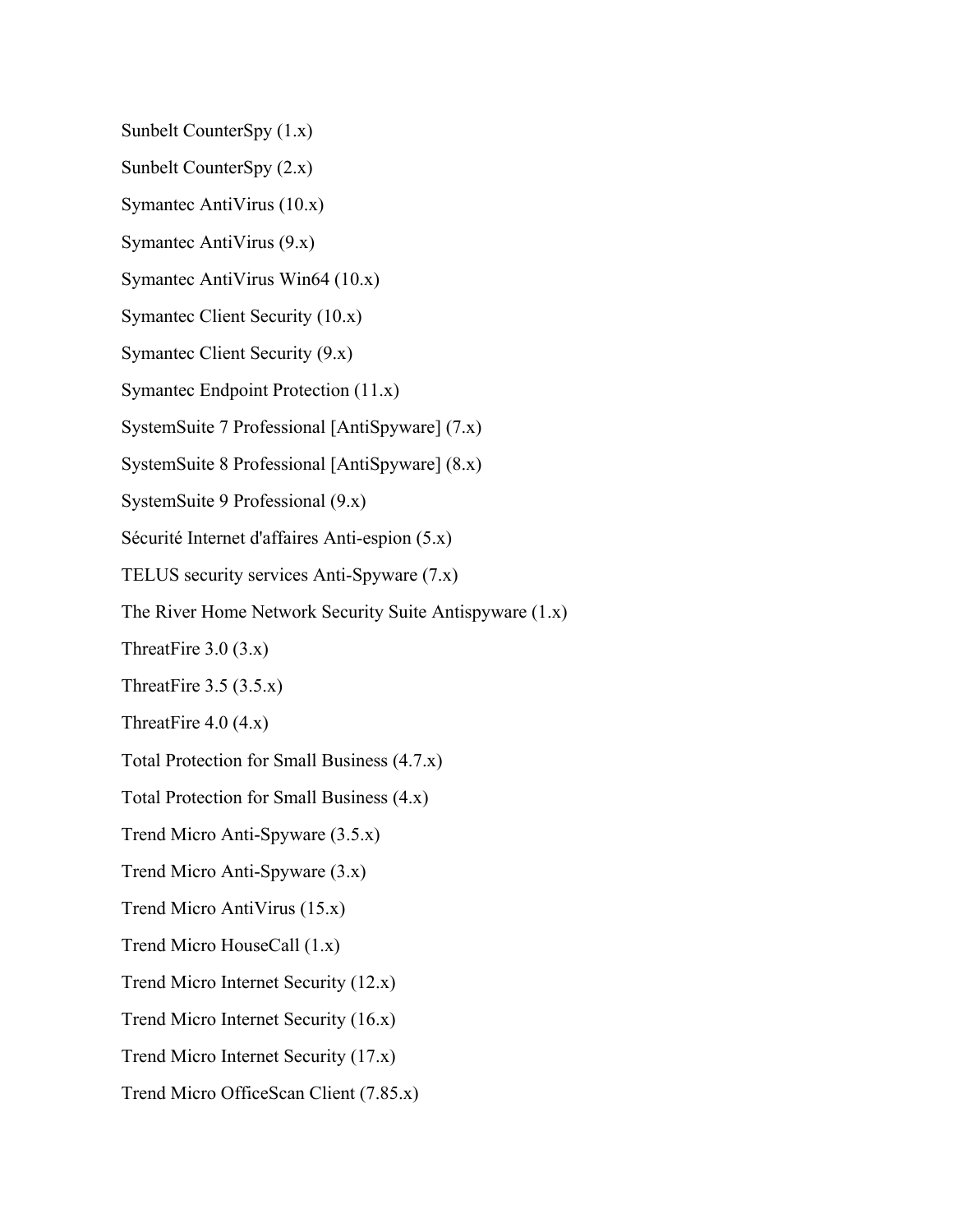Trend Micro OfficeScan Client (8.x)

Trend Micro OfficeScan Client (AntiSpyware) (8.x)

Trend Micro PC-cillin Internet Security 12 (12.x)

Trend Micro PC-cillin Internet Security 14 (14.x)

Trend Micro PC-cillin Internet Security 2005 (12.x)

Trend Micro PC-cillin Internet Security 2006 (14.x)

Trend Micro PC-cillin Internet Security 2007 AntiSpyware (15.x)

VCOM Fix-It Utilities Professional 6 [AntiSpyware] (6.x)

VCOM SystemSuite Professional 6 [AntiSpyware] (6.x)

VIPRE Antivirus (3.x)

Verizon Internet Security Suite Anti-Spyware (5.x)

Verizon Internet Security Suite Anti-Spyware (7.x)

Verizon Yahoo! Online Protection (2005.x)

ViRobot Desktop (5.0.x)

ViRobot Desktop (5.x)

ViRobot Expert Ver 4.0 (2006.x)

WebAdmin Client Antivirus (3.x)

Webroot Spy Sweeper Enterprise Client (1.x)

Webroot Spy Sweeper Enterprise Client (2.5.x)

Webroot Spy Sweeper Enterprise Client (2.x)

Webroot Spy Sweeper Enterprise Client (3.5.x)

Webroot Spy Sweeper Enterprise Client (3.x)

Windows Defender (1.x)

Windows Defender Vista (1.x)

Windows Live OneCare (1.5.x)

Windows Live OneCare (2.x)

X-Cleaner Deluxe (4.x)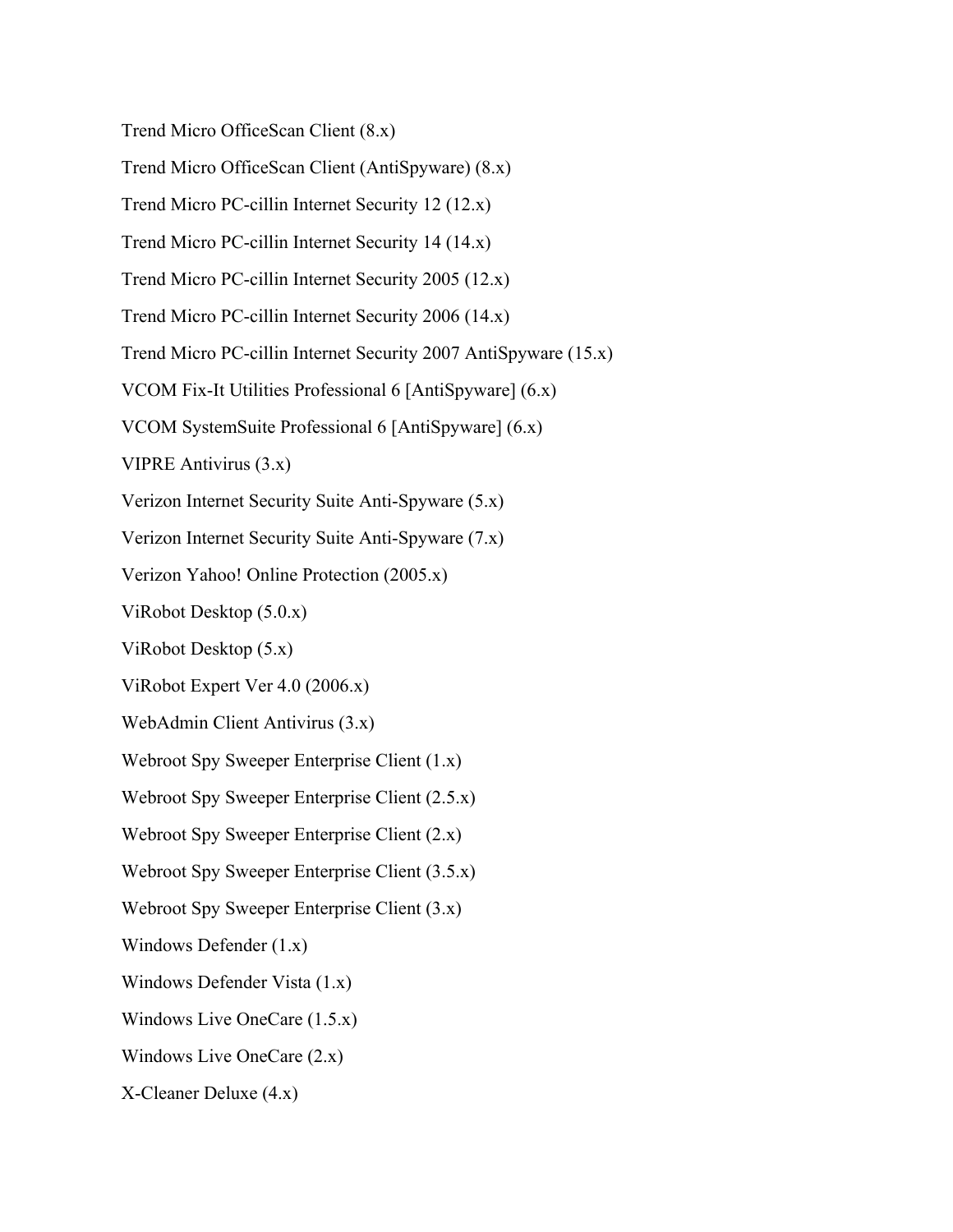Yahoo! Anti-Spy (1.x)

Zero-Knowledge Systems Radialpoint Security Services Spyware Protection (6.x)

ZoneAlarm (AntiSpyware) (7.x)

ZoneAlarm Anti-Spyware (7.x)

ZoneAlarm Pro (AntiSpyware) (6.x)

ZoneAlarm Pro Antispyware (7.x)

ZoneAlarm Pro Antispyware (8.x)

ZoneAlarm Security Suite (6.x)

ZoneAlarm Security Suite Antispyware (7.x)

ZoneAlarm Security Suite Antispyware (8.x)

avast! Antivirus (4.8.x)

avast! Antivirus Professional (4.8.x)

eEye Digital Security Blink Personal (3.x)

eEye Digital Security Blink Personal (4.x)

eEye Digital Security Blink Professional (3.x)

eEye Digital Security Blink Professional (4.x)

ウイルスセキュリティ $(9x)$ 

ウイルスバスター2005 (12.x)

ウイルスバスター2006 (14.x)

卡巴斯基互联网安全套装  $(6.x)$ 

卡巴斯基全功能安全软件 2009 (8.x)

卡巴斯基反病毒 $6.0(6.x)$ 

卡巴斯基反病毒 $6.0$  Windows工作站  $(6.0.x)$ 

趋势科技 PC-cillin 2006 网络安全版 (14.x)